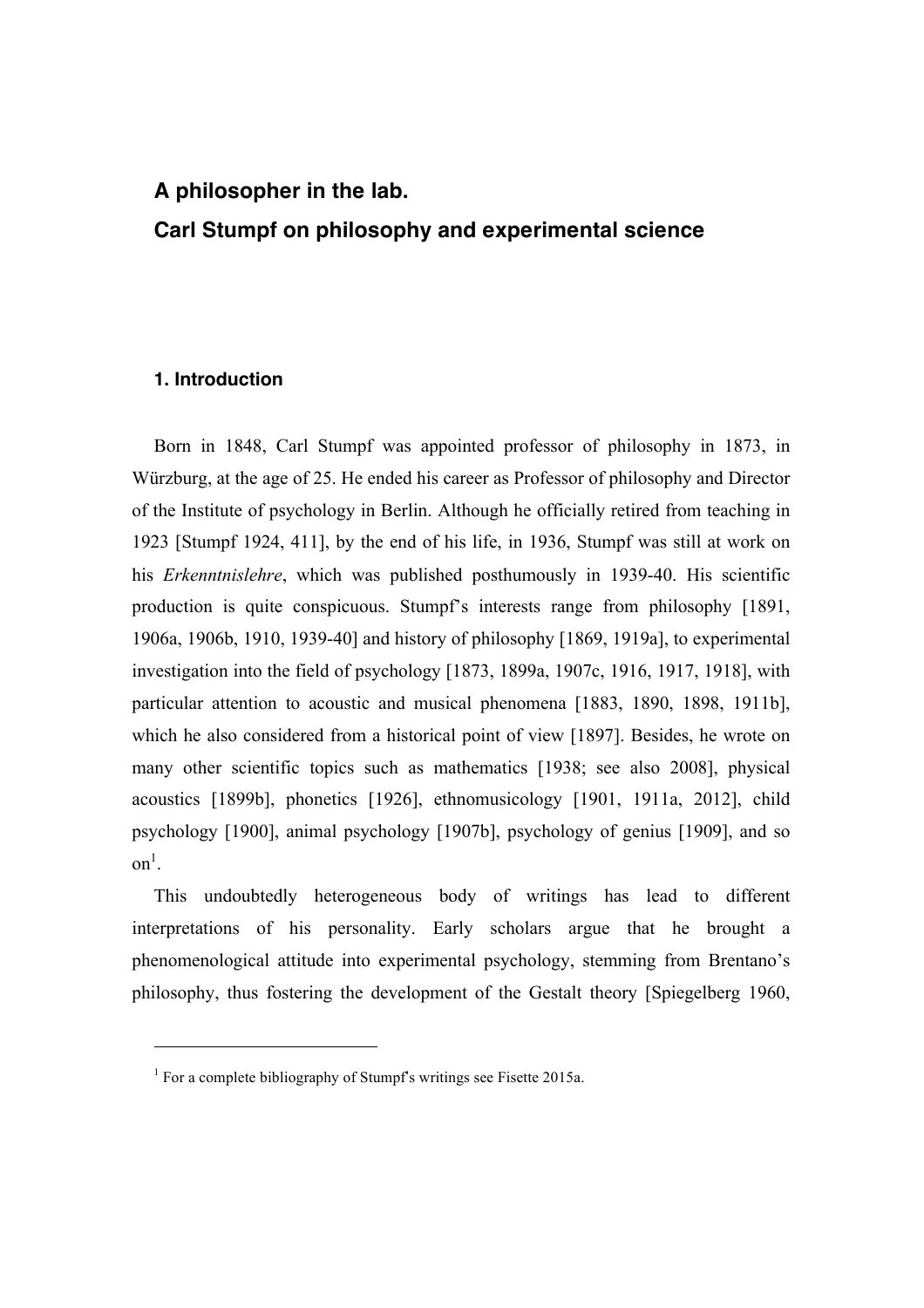54]. Historians of psychology sometimes claim that Stumpf progressively abandoned philosophy in favor of experimental psychology [Sprung 2006, 15], while others (more properly) recognize his uninterrupted philosophical commitment [Ash 1995, 30]. In contrast to the tendency to consider him an orthodox follower of Brentano in philosophy [Schuhmann 1996, 128; 2001, 71], recent interpretations argue for the originality of his thought [Fisette 2006].

Stumpf's lifelong work in experimental psychology is part of an interesting epistemological program. His experimental activity is not accompanied by any loss of interest for philosophical issues. Rather, he aims at the progressive, harmonic and mutual development of natural sciences, *Geisteswissenschaften* <sup>2</sup> and philosophy. Originally combining phenomenology with experimentation, descriptive psychology with metaphysics, his program still deserves our attention<sup>3</sup>.

In this essay I consider the relationship between philosophy and experimental sciences from the point of view of Stumpf's epistemology. I first introduce Stumpf's own comments concerning his double commitment as an experimentalist and a philosopher  $(\S 2)$ . I then proceed to illustrate his classification of sciences  $(\S 3)$  and his definition of phenomenology and philosophy (§4). Finally, I discuss his views concerning the mutual relationship between philosophy and natural science (§5).

## **2. A philosopher in the lab**

 $\overline{a}$ 

In a page of his *Autobiography*, written in 1924, Stumpf retrospectively considers his experimental work. It is worth quoting the passage at length:

I was well aware, of course, that such absorption in all the details of a field of sensation stood

 $\overline{\phantom{0}}$ 

<sup>2</sup> I shall leave the term *Gesiteswissenschaften* in German, because no English translation fully covers its meaning.

<sup>&</sup>lt;sup>3</sup> On Stumpf's philosophy and its present-day importance see Fisette 2015; Fréchette 2010. For a criticism, Rath 1994, 215.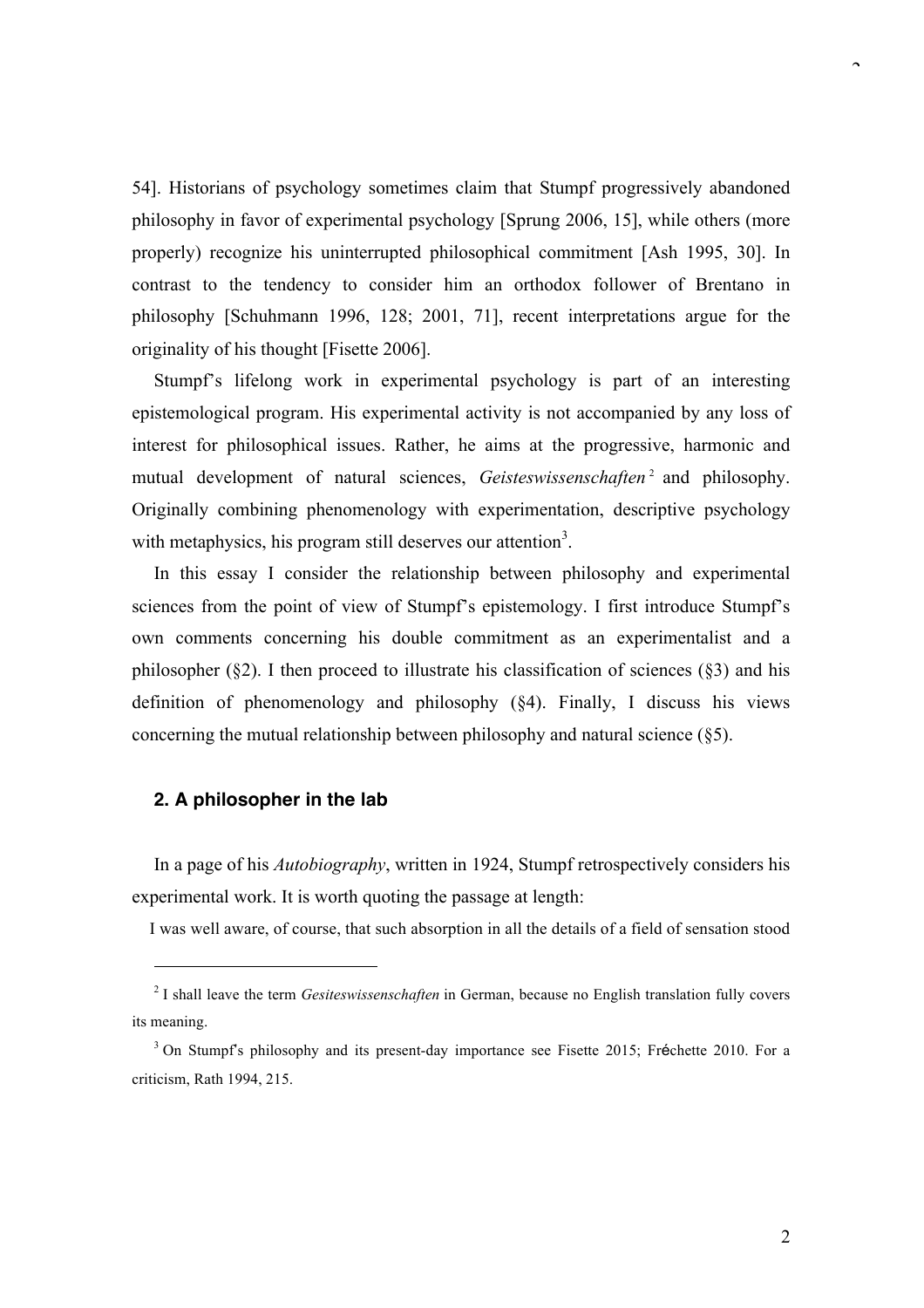in sharp contrast to the general conception of the mission of the philosopher, although Fechner had been a famous example of this type. When I considered the hopeless condition, as it appeared, perhaps, in Überweg's review of recent philosophy – ever new systems without any connection with one another, each bent on originality, at least on a new terminology, none of them with any power of conviction – when I compared this with the evolution of physics, what a vast difference! Might it not be possible for a specialist in philosophy to work together with other specialists, at least in some particular field? If this were done by others in other fields, might there not result finally a beneficial relationship between philosophy and the single sciences?

Thus the time in Würzburg marks for me the beginning of a new line of work to which I have remained faithful to the present day, which, however, has made me an outsider to the great majority of my colleagues. My work of observation and experimentation has absorbed my time and strength even more than is the case with most experimental psychologists. Although I fully appreciate the saying of Aristotle that theory is the sweetest of all, I must confess that it was always a joy and a comfort to pass from theory to observation, from meditation to facts, from my writing-desk to the laboratory; and, thus, in the end, my writing-desk was neglected and has not produced a single textbook or compendium, which indeed ought to have been its first duty, even at the time when I was an instructor. However, I never intended to spend so much of my lifetime on acoustics and musical psychological studies as I did later on. I had counted on a few years. But it was, after all, not musical science but philosophy that always remained mistress of the house, who, it is true, granted most generously great privileges to her helpmate [1924, 396- 397].

This passage contains at least four important statements: Stumpf affirms that the philosopher should be also a scientist, a specialist in some field (1); he confesses his particular bent to experimental activities as compared to armchair reflection (2). However, he admits he has sometimes exaggerated: experimental work had taken him more time than he had planned (3). Finally, he declares that he had never really abandoned philosophy, which remained the "mistress of the house" throughout his whole career (4). I shall now comment on these issues, with respect to their importance for our present concerns.

 $\hat{ }$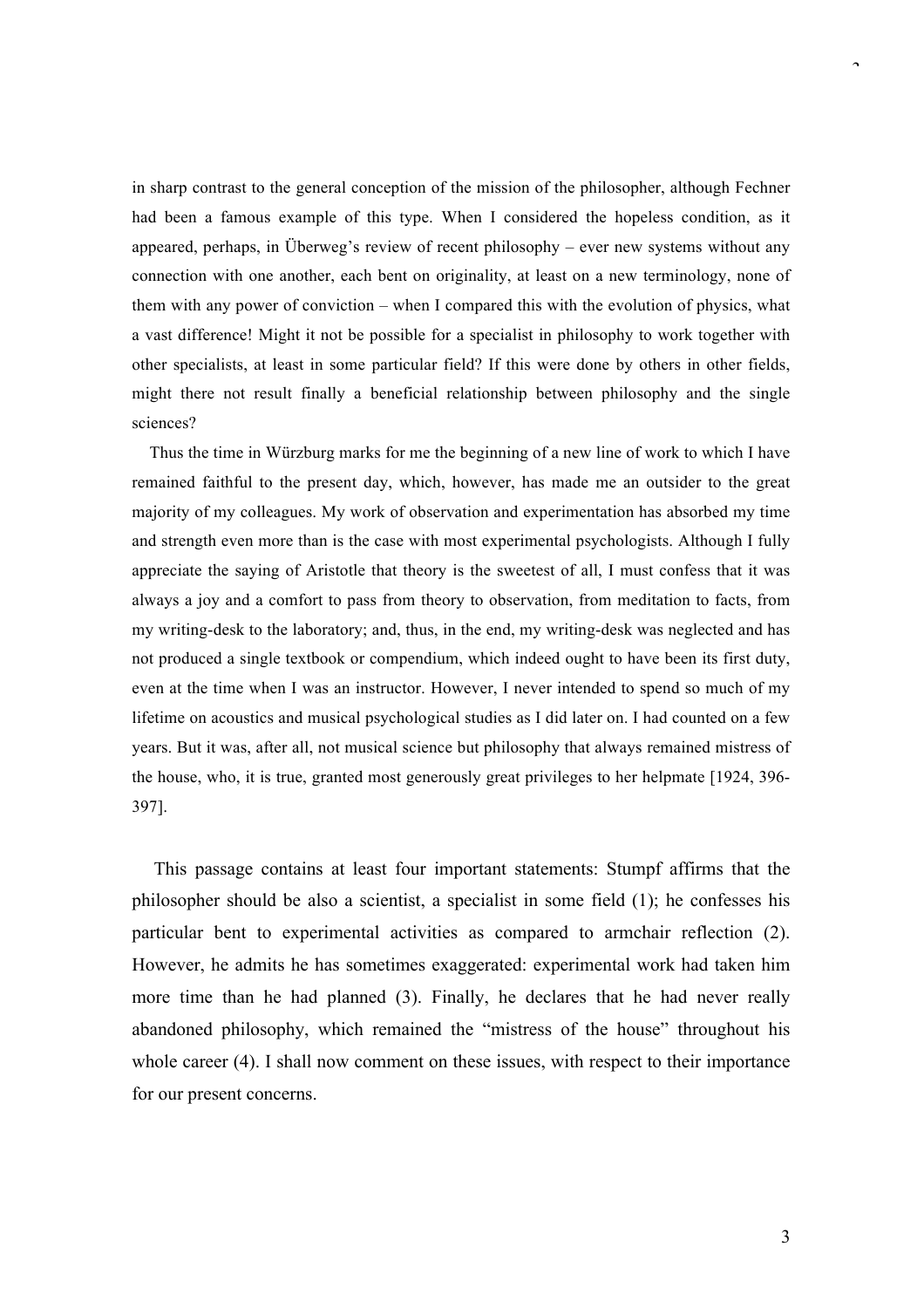(1) No doubt that Franz Brentano and Hermann Lotze represented two outstanding teachers of philosophy to Stumpf. Yet, he went through an excellent scientific training as well. During the time he spent in Göttingen, he was deeply influenced by famous physicist Wilhelm Weber who, "besides Brentano and Lotze, developed and formed" his manner of "scientific thinking" [1924, 392]. Stumpf remarks that a philosopher with a good scientific training, at that time was as rare as a "white raven" [1924, 393]. Quite remarkably, Weber's name is quoted here along with Brentano and Lotze. Obviously, Brentano's and Lotze's influence over Stumpf was more far-reaching than Weber's; nevertheless, this mention must be taken seriously. Weber's lesson instilled in Stumpf a genuine scientific spirit, which very few philosophers of his time were endowed with. On the one hand, this made him an "outsider", as he used to say. On the other hand, this double competence paved his way to Berlin, where the Faculty needed a true experimentalist to establish the Institute of Psychology, and at the same time wanted a man with deep philosophical knowledge to direct it. Wilhelm Dilthey was particularly influential in this recruitment [Sprung 2006, 124 ff.]. By the way, Brentano never approved Stumpf's decision to move to Berlin, and this led to some bitterness between them<sup>4</sup>. In sum, Stumpf was by all means an acknowledged specialist in the field of experimental psychology, with particular skills in the study of sound and music perception and in ethnomusicology<sup>5</sup>.

(2) Albeit his personal inclination for experimental practice, Stumpf was not merely a technical experimentalist, blind to theory. As a director of the Institute in Berlin, he let his assistants teach the experimental approach, while he was in charge

[…] of the theoretical meetings, in which we discussed psychological problems *a propos* of

 $\overline{a}$ 

 $\overline{a}$ 

<sup>4</sup> See Stumpf's remarks to a planned edition of his correspondence with Brentano and other documents ed. by G. Fréchette, in Fisette and Martinelli 2015, 491-528 (esp. 494 ff., 504-507).

<sup>&</sup>lt;sup>5</sup> Stumpf says that his choice of music psychology depended on the fact that this topic was less likely than others to raise contrasts with Brentano [1919b, 145]. Nevertheless, the two philosophers ended up contending about the concept of tonal fusion [Martinelli 2013].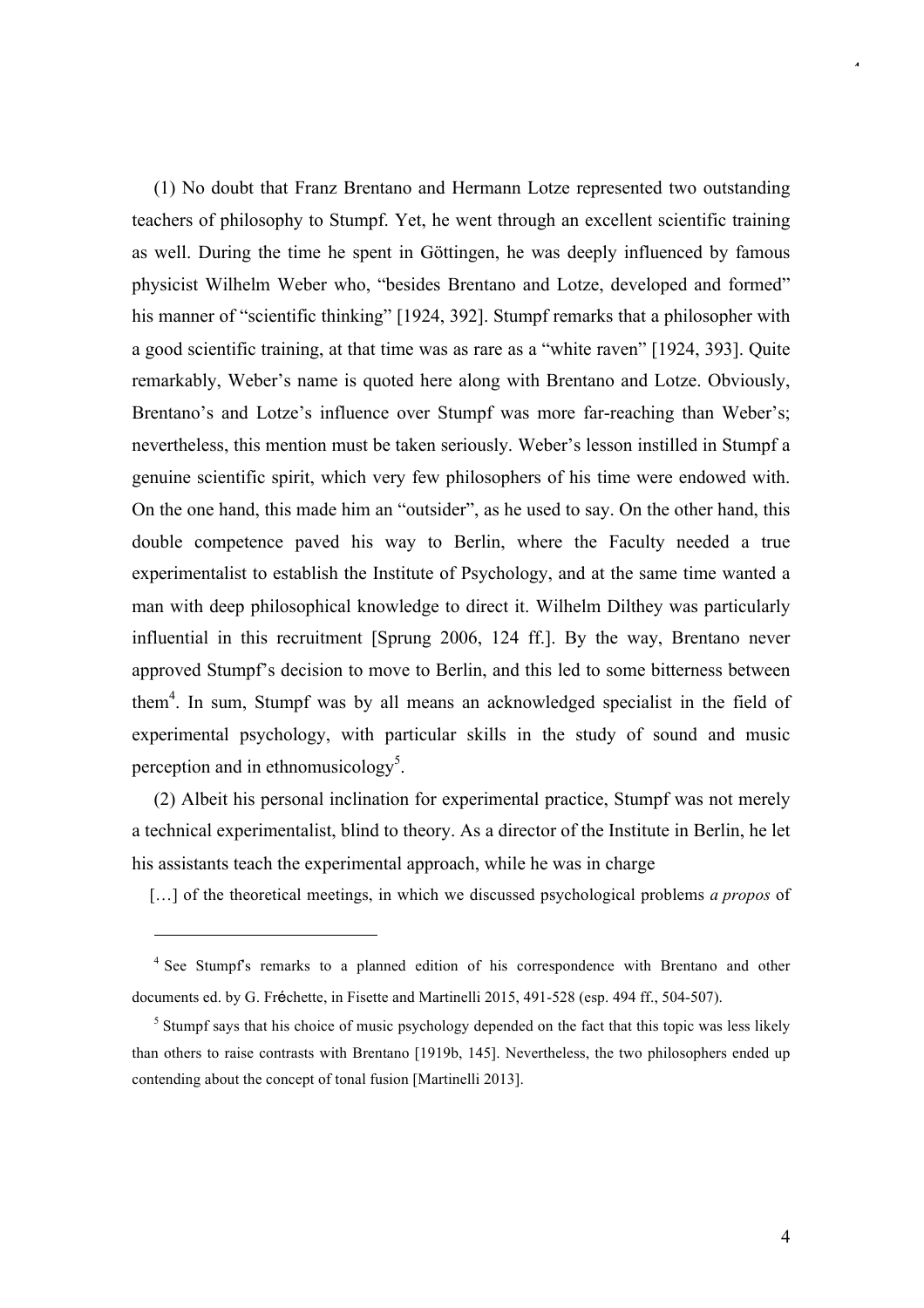various recent treatises, and emphasized, in the spirit of Brentano, not only the need of psychological observation but also the necessity of logical thinking. I laid particular stress on these meetings because I regard the experimental method – at least of the external sort – by no means as the cure-all for psychology [1924, 404].

In short, Stumpf was not fond of having to do with experimental devices, but appreciated experimentation as a sophisticated intellectual exercise, aiming at the discovery of psychological laws. For him, the experimental method cannot do without inductive reasoning and "logical thinking" about the conditions of the experiment. This approach undoubtedly influenced the Gestaltists. As is well known, Wolfgang Köhler, Max Wertheimer, Kurt Koffka, Kurt Lewin, Erich von Hornbostel, Johannes von Allesch, Adhémar Gelb (and furthermore, among others, Robert Musil), were all, at least partially, trained at the Berlin Institute. Scholars have repeatedly investigated the particular intellectual atmosphere pervading this scientific institution, the role played by Stumpf in this context and the unusual degree of intellectual independence of his students and assistants who, for the most part, didn't adhere to his doctrines but rather carried out autonomous research<sup>6</sup>. After all, that was perfectly compliant with the intentions of the director, who never aimed at establishing a school of thought:

I have never endeavored to found a school in the strict sense; and have found it almost pleasanter, certainly more interesting, to have my students reach different conclusions than to have them merely corroborate my theorems. I derive all the more joy and gratitude from the loyalty of the young people who, in the same scientific spirit, but by their own independent plans, continue the work of research [Stumpf 1924, 441].

 $\overline{a}$ 

 $\overline{a}$ 

<sup>&</sup>lt;sup>6</sup>For a comprehensive analysis of the development of the Gestaltists at the Berlin Institute and the role played by Stumpf see Ash 1995, 2002. See also Toccafondi 2009. The case of Musil is analyzed in Bonacchi 2008, 2015. As to the Gestaltists' sharp criticism of Stumpf see e.g. Köhler 1913, 78.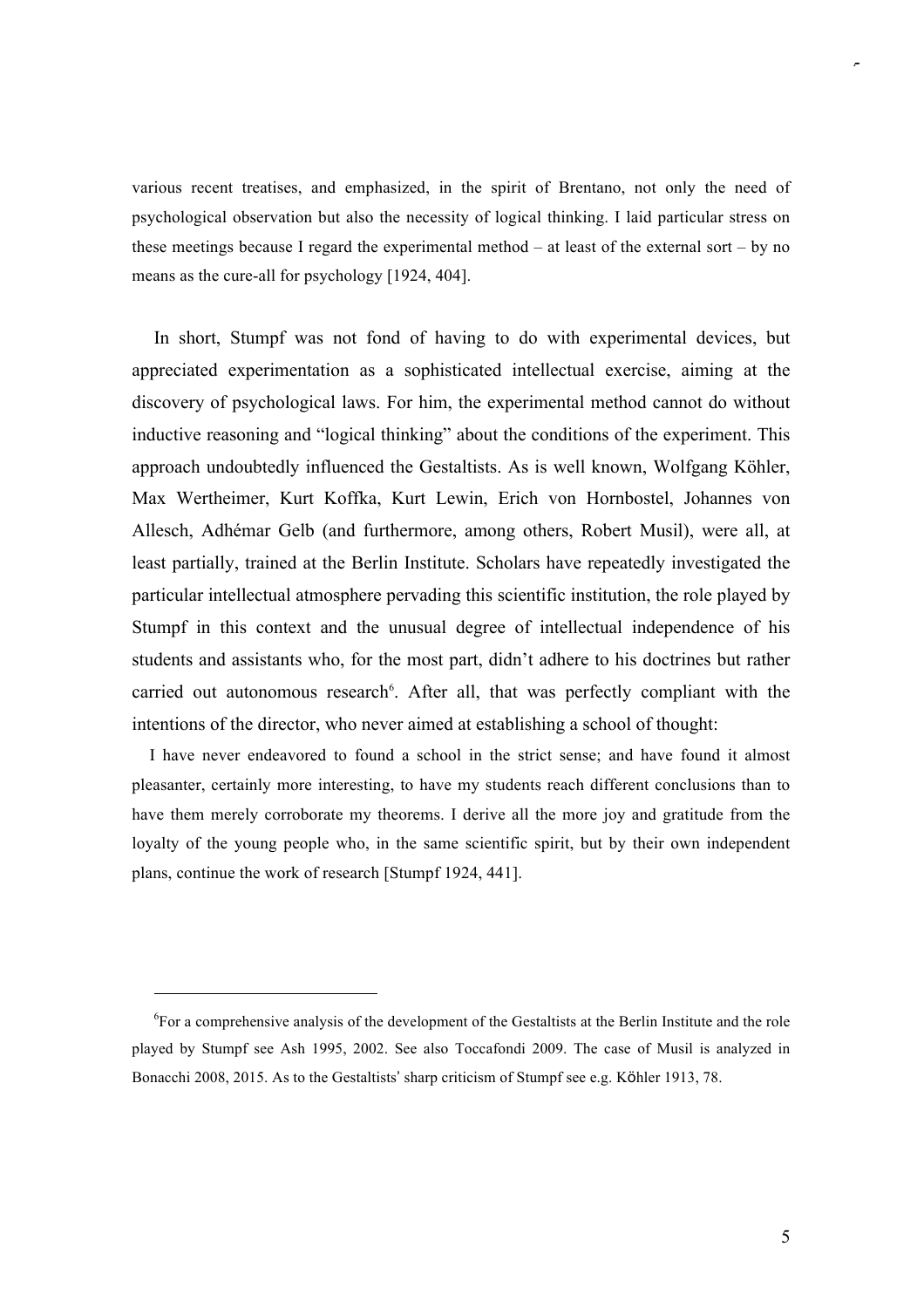Perhaps for this reason, the Berlin group respected him, as it is clear from the celebratory writing on Stumpf's 75th birthday, a special issue of the Gestaltists' official review, *Psychologische Forschung* [Wertheimer 1923].

(3) Stumpf undoubtedly invested much more time in experimental activities than he had intended to. It ought to be noted that he originally meant to write four volumes of his *Tonpsychologie*. Only two volumes were actually published [1883, 1890], and the residual topics were dealt with in some other, less monumental publications [1898, 1911a]. Stumpf probably understood that the whole project, in its complete form, would have required too much time. He was sometimes overwhelmed by the many duties of his intense academic life, especially in Berlin. No surprise, then, that he completed his major philosophical work, *Erkenntnislehre* [Stumpf 1939-40], after his retirement, thus compensating for the (relative) lack of philosophical production. Commenting on his studies on vowel sounds in his *Autobiography*, he writes: "[t]he experimental results fascinated me to such an extent that I could not give up the investigation until this important field of phenomenology had been satisfactorily cleared up" [1924, 414]. Once again, the attraction that experimental research exerted over him shows through in his words.

Occasionally, Stumpf's work was rather dispersive. When he was asked to investigate the case of 'kluge Hans' [Stumpf 1907b], a horse that was said to perform elementary calculations, he couldn't resist the temptation.

I fully realized the extraordinary difficulties involved; the excitement aroused in the city and even in foreign countries by the daily reports of the strange case in the newspapers; the curiosity of the crowds which sought admission; the peculiarities of Mr. von Osten; the unfavorable locality; etc. *The irresistible desire to determine the facts induced me to undertake the investigation, and we finally succeeded in revealing the facts* […] [1924, 407, emphasis added].

On other occasions he showed the same enthusiasm for the ascertainment of facts, despite fakes and mystifications, almost with a 'detective' attitude [see Stumpf 1904].

 $\overline{\phantom{a}}$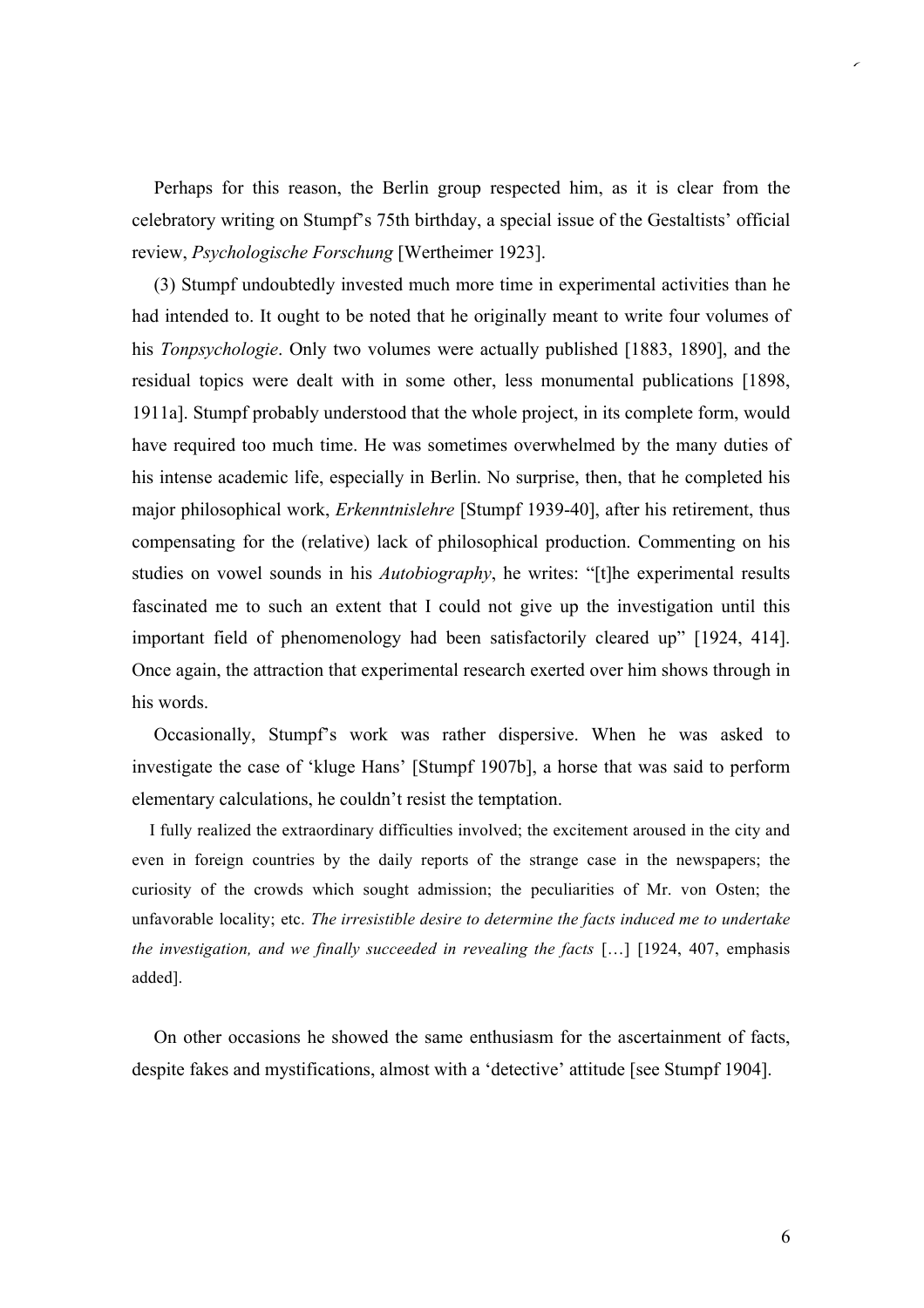(4) All this said, philosophy always remained the "mistress of the house" in Stumpf's laboratory. In other terms, he affirms that experimental work has great importance for philosophy - it is not an alternative to philosophy: it is *instrumental* to it. In the *Preface* to the second volume of *Tonpsychologie*, published seven years after the first one, Stumpf explains the reasons of this delay. Even in the late 19th century, he remarks, a professor of philosophy is not allowed to be always busy with "whistles, plates and forks". Yet, against those who believe that experimental work debases the eternal mission of philosophy, that is, to elevate the human spirit, he argues that experimental work in psychology always "turns to the purposes of metaphysics and ethics", and adds: "[t]hese disciplines lie at our heart" [1890, v-vi]. To avoid any misunderstanding, Stumpf makes it clear that even during his long-lasting experimental activities he never actually abandoned or rejected philosophy. Patient and minute work in marginal fields of research also contributes to higher scopes<sup>7</sup>. The discovery of factual truths in the field of experimental psychology turns out to be an advancement in philosophy. I shall come back on this point in the next section.

Stumpf ascribed the same instrumental value to other fields of his scientific work, including comparative musicology <sup>8</sup> . In 1900, he founded the *Berliner Phonogrammarchiv* (now on the UNESCO World Heritage list), a collection of Edison cylinders whose direction was later taken up by Erich von Hornbostel. The study of exotic music traditionally relied upon the amateurish, approximate transcriptions made

 $\overline{a}$ 

 $\overline{a}$ 

 $<sup>7</sup>$  Brentano [1907, 69] affirms the same principle in one of his writings concerning sensory</sup> psychology: "*Die Methode verlangt, dass man vom Einfacheren zum Complicirteren fortschreite. Auch winkt der Arbeit hier der reichste Lohn, da jeder Fortschritt in der Erkenntnis des Elementarsten, selbst wenn klein und unscheinbar in sich selbst, seiner Kraft nach immer ganz unverhältnissmässig gross sein wird*".

<sup>&</sup>lt;sup>8</sup> Stumpf also believed that the history of philosophy, that represents another part of his activity [1869, 1919a], is instrumental to philosophy: "only the most exact historical truth can also be at command of philosophical truth" [1907a, 167].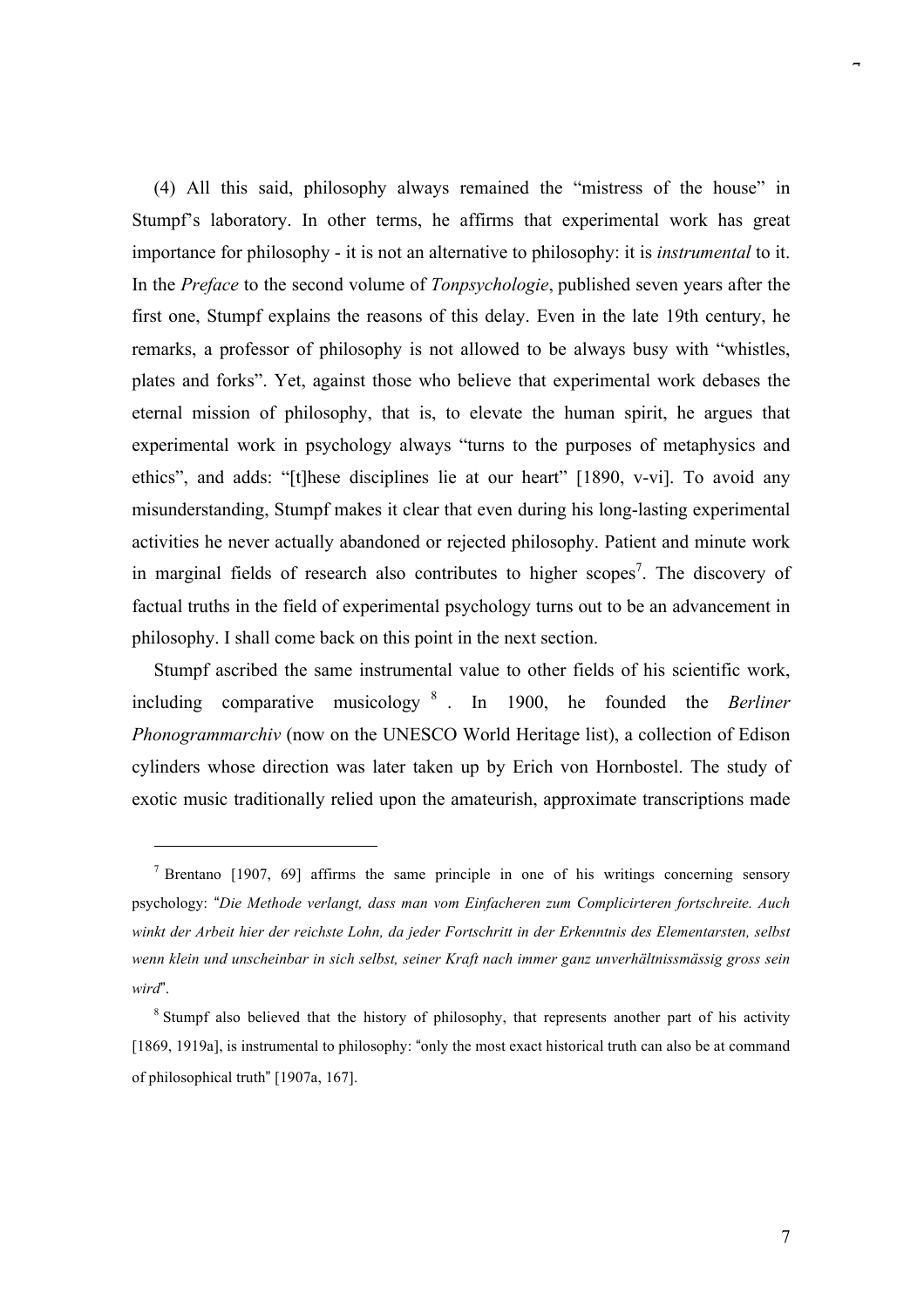by missionary fathers or musically-educated travelers. By contrast, phonographic recordings promote objectivity and allow preservation. Stumpf's empirical researches in the field of ethnomusicology are therefore part of a consciously pursued scientific program [Martinelli, 2014]. In the first volume of *Tonpsychologie*, the "comparison of peoples and times" is one of the auxiliary methods of psychology [1883, vi]. Two years later, in 1885, in a pioneering study on the music of North American Indians, Stumpf stresses the value of comparative musicology not only for ethnology and the history of humankind, but also for general psychology and philosophy, and particularly for aesthetics [1886, 89]. In a study of the music by a Siamese (Thailand) ensemble, he argues that comparative musicology represents a fruitful task for the psychologist or the philosopher who is ready to abandon the "parlor of scholars" [*Gelehrtenstube*] and the old-fashioned method of self-observation, and wishes to "widen his horizon by means of an objective study of human thinking and feeling in other times and spaces" [1901,  $167$ ]<sup>9</sup>.

## **3. Natural sciences,** *Geisteswissenschaften***, and 'neutral' sciences**

Stumpf tackles the problem of the classification of sciences on the basis of the fundamental philosophical distinction between *phenomena* and *psychic functions*. He calls "phenomena" the sense-data (also when they are remembered rather than actually sensed), together with the relations that hold between them. "Psychic functions" is the name assigned to all mental activities, states and experiences: e.g., perceiving, developing concepts, judging, feeling emotions, desires, and so on [1906a, 105-106]. Although they always occur together, phenomena and functions can and must be carefully distinguished [1906a, 111]. Phenomena and mental functions are always logically separable; each of them may vary independently, i.e. without a correspondent

 $\overline{a}$ 

 $\overline{a}$ 

<sup>&</sup>lt;sup>9</sup> Stumpf also recorded songs of war prisoners from all over the world during the First World War [Stumpf 1924, 410; see Christensen 2000; Simon 2000].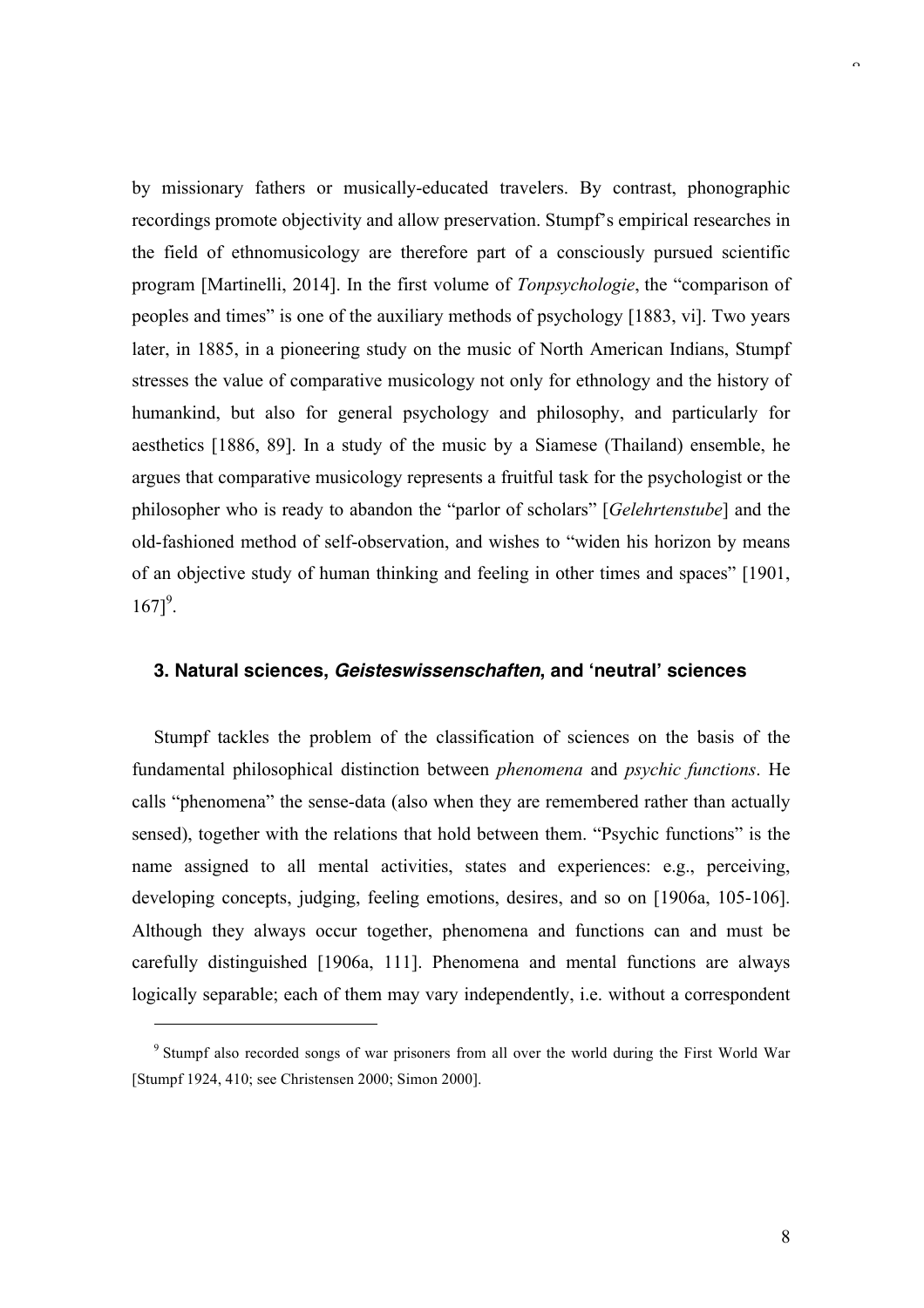variation of the other. They differ at the utmost degree: no assertion pertaining to phenomena is applicable also to psychic functions. Thus, reality is "double-sided", i.e. it has an ultimately dualistic aspect that cannot be overcome in any way  $[1906a, 115]^{10}$ .

In Stumpf's view, the distinction between natural sciences and *Geisteswissenschaften* originates from the above mentioned dichotomy. "The contraposition of the physical with the mental, no matter how they are defined, has always been the basis of the distinction of natural sciences from *Geisteswissenschaften*"  $[1906b, 10]$ <sup>11</sup>. Accordingly, all natural sciences are rooted in phenomena, while *Geisteswissenschaften* stem from the study of mental functions.

The separation of natural sciences and mental sciences [*Geisteswissenschaften*] is based on the fundamental differences of sense data [*Erscheinungen*] and psychic functions, or of the respective contents of external (sensuous) and internal (psychological) perception. Phenomena and functions are directly presented to us in closest connection, but they are essentially different. Observation of the functions is the foundation of the mental sciences, which, however, are no more tied to their point of departure than are the natural sciences. Just as the latter proceed to the construction of the material outer world, so the former seek to understand the nature of psychic forces in general and the resulting actions and phenomena in terms of that

 $\overline{a}$ 

<sup>11</sup> Notwithstanding he accepts the Kantian term *Erscheinung*, Stumpf does not think of a contraposition of phenomena and 'things in themselves'. Phenomena are not 'merely' phenomena, but a part of what is immediately given: "The whole of the immediately given is *real*. Thence we gain the general concept of reality, that we then extend to other things" [1906a, 111].

 $\overline{ }$ 

<sup>&</sup>lt;sup>10</sup> This distinction clearly roots in Brentano's doctrine of internal and external perception. Starting from 1883, however, Stumpf ascribed no epistemological preeminence to internal perception [Stumpf 1883, 22; see Martinelli 2003, 86], thus radically diverging from Brentano. This innovation was soon noticed by Meinong in his review of Stumpf's book [Meinong 1885, 130] and by Brentano himself, who expressed his disappointment in a letter to Marty of 1885 [quoted in Fisette and Martinelli 2015, 495]. As late as 1948, i.e. 12 years after Stumpf's death, Alfred Kastil still engaged in a criticism of this deviation from Brentanian orthodoxy [Kastil 1948]. A further analysis of this theme would obviously take us too far apart from our present concerns. For a discussion of Stumpf's dualism see e.g. Martinelli 2011, 68.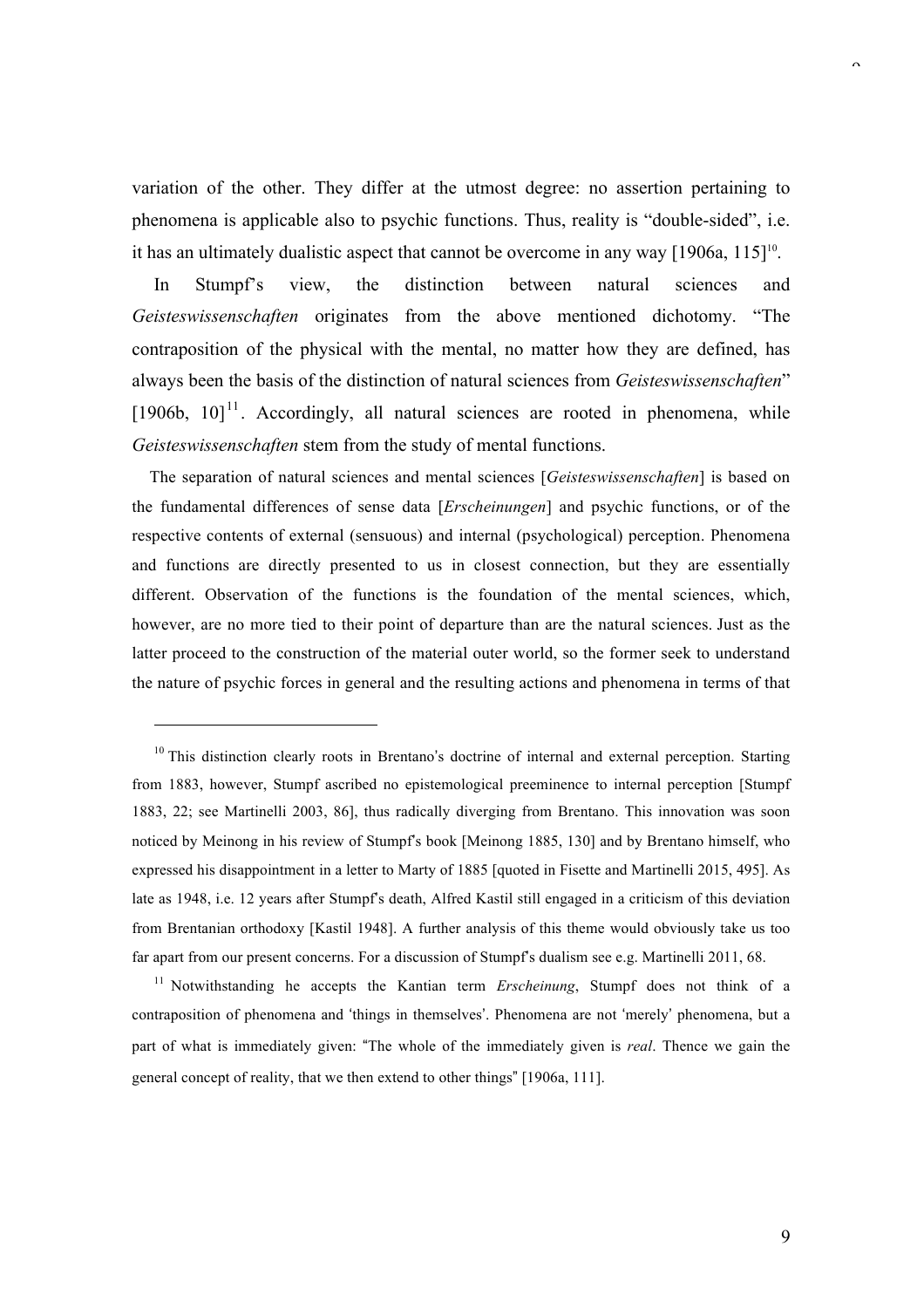inner life which alone is given to our observation. Psychology occupies the same place among the mental sciences as physics among the sciences of nature [1924, 424].

Natural sciences, then, are not *directly* based upon phenomena. This would open the way to Mach's phenomenalism, reducing everything to basic phenomenal data or 'sensations' [*Empfindungen*]<sup>12</sup>. Stumpf, who totally disagrees with this view, is rather a constructivist. In the first place, one must distinguish between a mere sensation and an "object" [*Gegenstand*], which is the result of a conceptual construction, trained by ordinary experience. This is a prerequisite to any kind of scientific construction [1906b, 10]. Furthermore, true scientific objects are not the *phenomena* as such: rather, Stumpf defines them as "bearers" of variations, occurring in space and time according to the laws of physics [1906b, 16]. Finally, even the external world, in Stumpf's view, is a hypothetical structure. Regularities and exceptions in the continuous variation of our sensations and presentations can be explained only by means of this hypothesis, repeatedly confirmed by any act of experience [1906b, 12].

Accordingly, natural sciences ultimately rest upon phenomena, but are the outcome of further elaboration: their objects are merely *inferred* from phenomena. By contrast, *Geisteswissenschaften* deal directly with mental functions, although they also include higher-order constructs. Psychology is the science of elementary mental functions, whereas the other *Geisteswissenschaften* deal with complex mental functions [1906b, 21]. In opposition to Husserl's misunderstanding of psychology as a science of facts, [*Tatsachenwissenschaft*: Husserl 1911, 12 f.] Stumpf claims [1939, 194] that psychology fundamentally aims at finding the *general laws* of the psychical world, not merely at recording mental occurrences.

 $\overline{a}$ 

<sup>&</sup>lt;sup>12</sup> Mach 1906. Stumpf often argues against Mach's phenomenalism: see, e.g., Stumpf 1896, 84-85.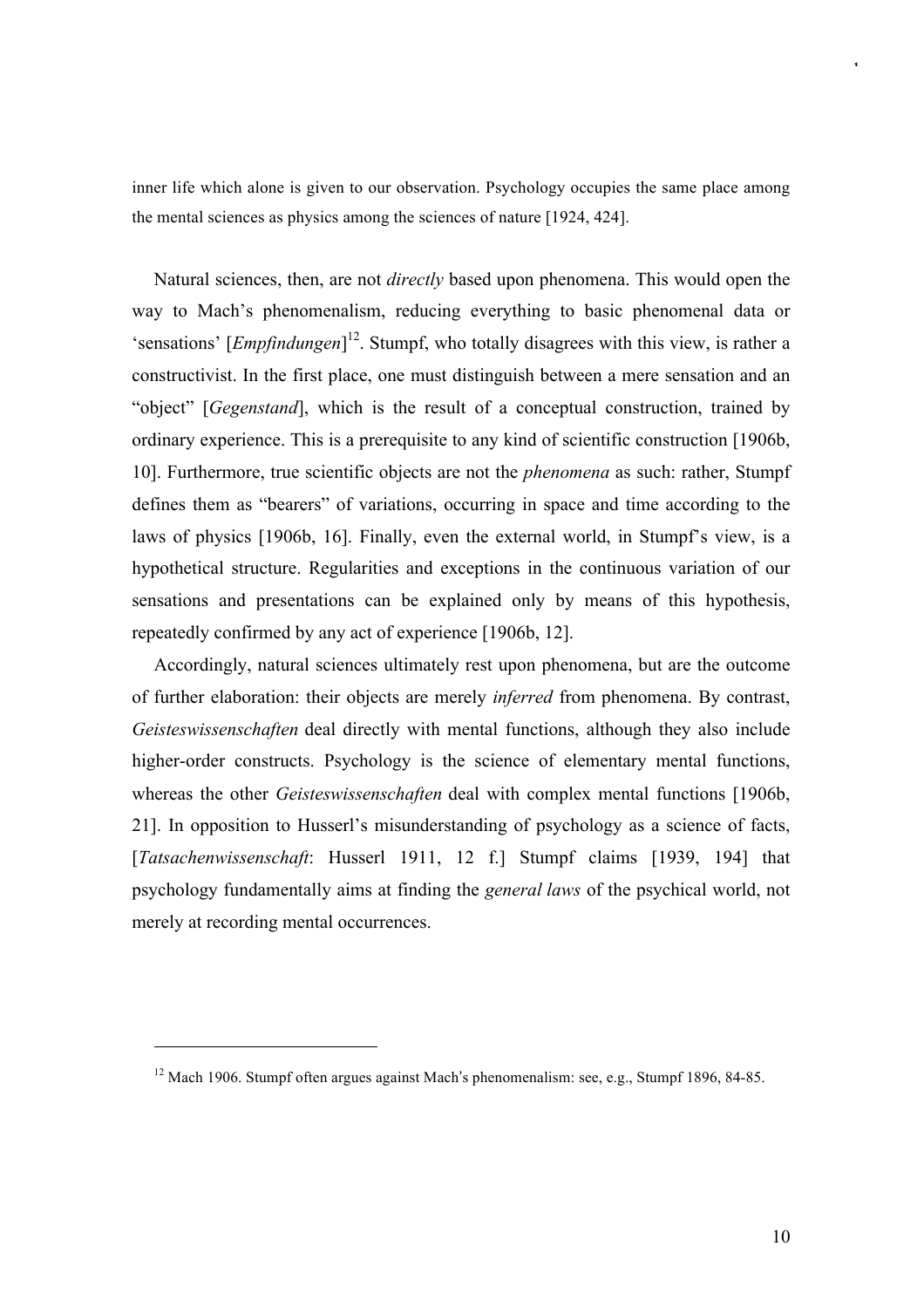Stumpf's basic dichotomy between natural sciences and *Geisteswissenschaften* is enriched by many other supplementary factors<sup>13</sup>. In this context, special attention should be paid to a third group of sciences, that he calls "neutral sciences". As previously stated, neither natural sciences nor psychology *directly* investigate phenomena; yet, that investigation represents a very important scientific task. At this stage, Stumpf introduces three neutral sciences, devoted to the study of phenomena: phenomenology, eidology and the theory of relations [1906b, 26, 32, 37]. Their differences lie in their specific subjects. Phenomenology deals with *sensory phenomena*; eidology with what Stumpf calls "formations" [*Gebilde*], that is, concepts, forms, states of affairs [*Sachverhalte*], i.e. any content of thought [1906b, 32-33]; the general theory of relations [*allgemeine Verhältnislehre*] deals with relations, such as similarity, sameness, part and whole, etc. [1906b, 37].

## **4. Phenomenology and philosophy**

 $\overline{a}$ 

Given its experimental nature, in this context Stumpf's phenomenology is particularly relevant in this context. Radically diverging from Husserl, he attributes to phenomenology the task of investigating sensory phenomena as such  $14$ . Colors, sounds, sensory qualities of all kinds are ruled by structural laws. The investigation into mixed sensory qualities, or into relations such as similarity, increase, fusion, etc. also belongs to phenomenology [1906b, 27]. Further examples of phenomenological problems are: the existence of basic phenomena, the relationship between sensations and judgments [see Stumpf 1883], the fundamental "attributes" of sensations (quality, brightness, intensity) [1917], and the difference between sensation and presentation [1918].

<sup>13</sup> Stumpf 1906a, *passim*. In the present essay I shall not consider all of these factors and rather concentrate upon the consequences of Stumpf's general point of view on the relationship between philosophy and science.

<sup>&</sup>lt;sup>14</sup> For a comparison with Husserl, see Rollinger 2008, Fisette 2009, 2015b.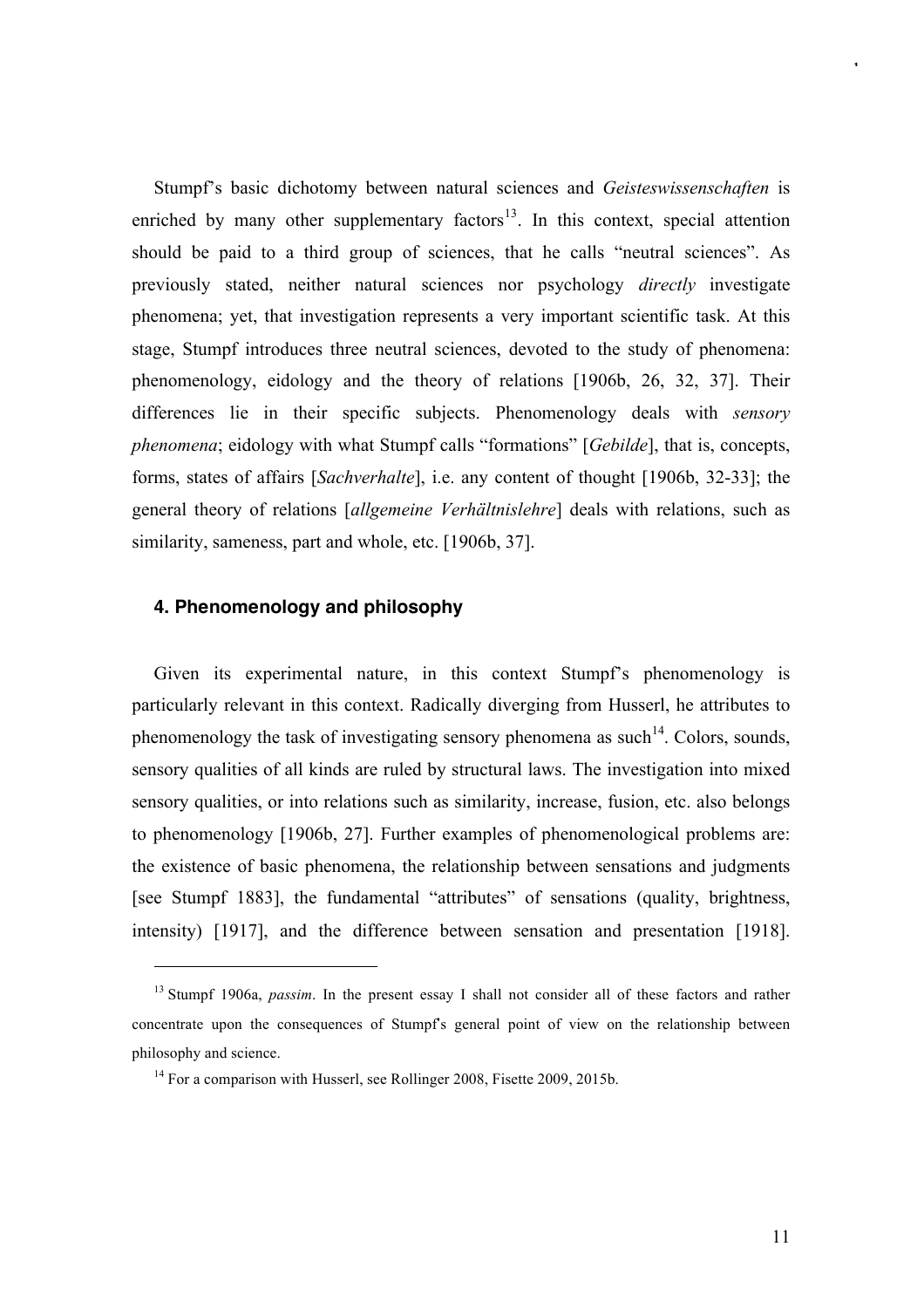Phenomenology is mainly pursued by physicists, physiologists, and psychologists. In the past, physicists used to deal with phenomenological problems, too. Most remarkably, they all work experimentally: Stumpf's phenomenology is an experimental discipline. For instance, he considers some works by Ewald Hering and Hermann von Helmholtz, who analytically investigated the fields of optics and acoustics, highly influential in phenomenology [Stumpf 1907a, 186].

In this sense, phenomenology also forms the core of many of Stumpf's own experimental activities: "I also have devoted most of my time to phenomenological preparatory work, but my real aim has always been to understand the functions" [1924, 424-425]. Accordingly, in his *Autobiography*, Stumpf presents many of his experimental works as pertaining to the field of phenomenology [1924, 425-429]*:* it is within this scope that he introduces his early books on the origin of space perception [1873], his writing on the attributes of visual perception [1917], plus a series of minor articles concerning specific problems of sensory phenomena [1899b; Stumpf and Meyer 1898; Stumpf and Schaefer 1901], and many others. Furthermore, he considers his study on vowel sounds a phenomenological field of investigation [1924, 414]. Since they touch upon phenomenological issues, the two volumes of *Tonpsychologie* are mentioned here, too [1883, 1890]. Yet, they are mainly devoted to the theory of sensejudgments (i.e. psychic functions) concerning sounds, so that they more properly belong to descriptive psychology<sup>15</sup>.

Together with the other two mentioned neutral sciences, phenomenology is considered by Stumpf a "pre-science" [*Vorwissenschaft*]. This means that phenomenology is the basis for further processing, carried out by all sciences, of both

 $\overline{a}$ 

 $15$  Stumpf identifies descriptive psychology with Husserl's first phenomenology, as developed e.g. in *Logische Untersuchungen*. See Fisette 2009a.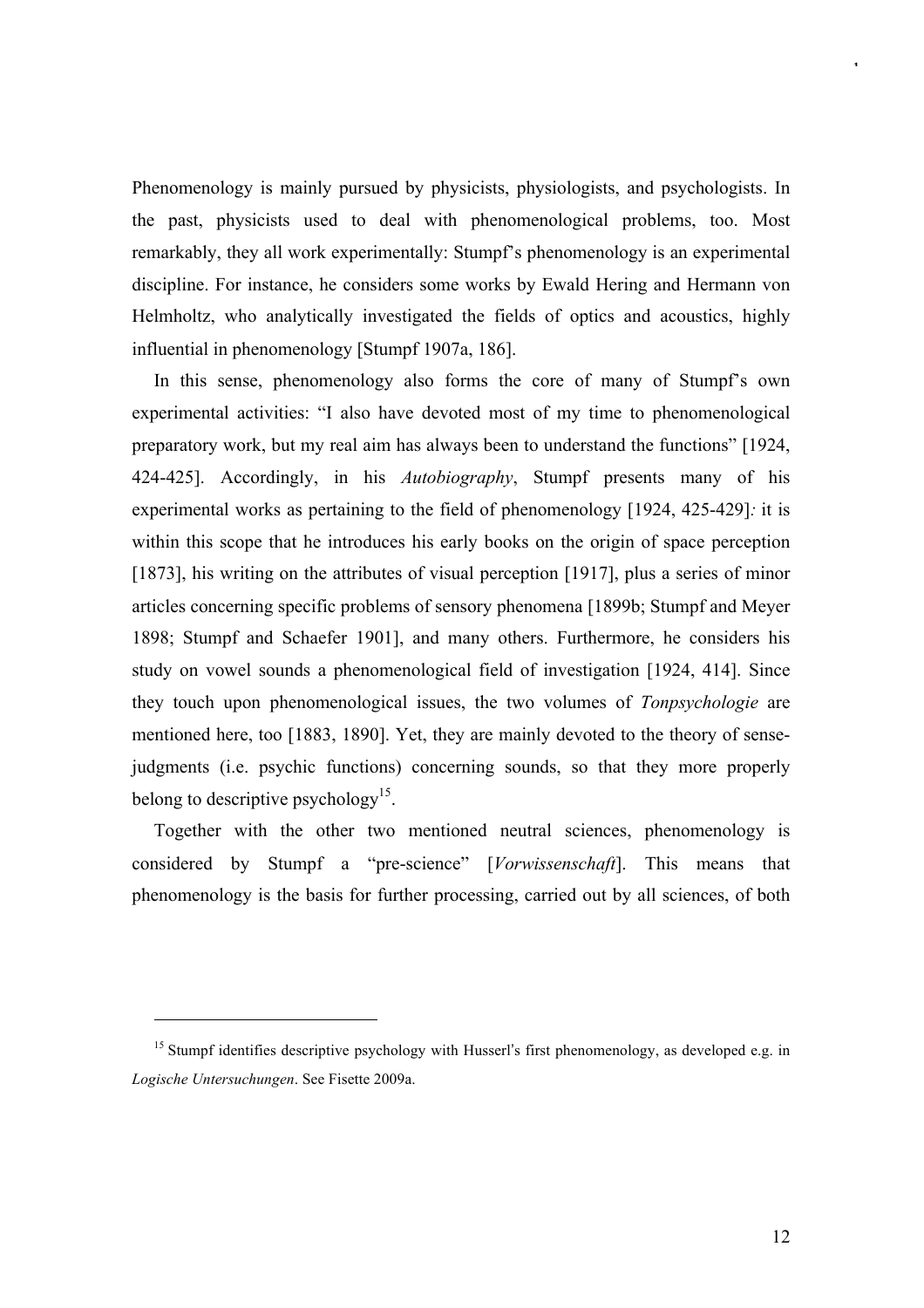types. He also introduces *metaphysics* as a neutral "post-science" [*Nachwissenschaft*] 16. Metaphysics aims at collecting and elaborating the outcomes of all sciences – so that one could even even call it *metapsychics* [1906b, 42]. Metaphysics deals with the connection linking the objects of all sciences: psychic functions, phenomena, formations, relations, and physical objects. This acceptance of metaphysics clearly distinguishes Stumpf's position from coeval positivism. But he advocates a renewed metaphysics, that is not "built a priori" – a "metaphysics of experience", based upon scientific results [1906b, 43].

Metaphysics is a part of philosophy. What, then, about philosophy as a whole? Stumpf considers philosophy the science of the "most universal objects" [*allgemeinste Gegenstände*] [1906b, 86]<sup>17</sup>. These objects correspond to the different philosophical disciplines. For instance, "ethics, aesthetics and logic" are "practical sciences", that "lead to Good, Beauty and Truth – in other words, they teach to distinguish, and to realize in one's interiority, the right and wrong as to one's will, taste, and scientific judgment" [1906b, 88]. The heterogeneous nature of the most universal objects raises a supplementary question: what does the unity of philosophy consist of? The answer is quite clear:

That's for sure: what keeps these so divergent areas of philosophical research together, is neither metaphysics nor theory of knowledge, nor finally the universal ideas of the values. Rather, this role is played by the psychological researches, that those disciplines need in an equally strong manner [1906b, 90].

 $\overline{a}$ 

<sup>16</sup> This complex epistemological structure could be simplified introducing the concept of *reality*. If one considers only real objects, the classification of sciences is the following: natural sciences, *Geisteswissenschaften* and metaphysics [Stumpf 1906b, 44].

<sup>&</sup>lt;sup>17</sup> In Stumpf's *Autobiography*, philosophy is defined as "the science of the most common laws of the psychical, and of the real, in general (or conversely)" [1924, 414]. This definition partially overlaps with Stumpf's own definition of metaphysics.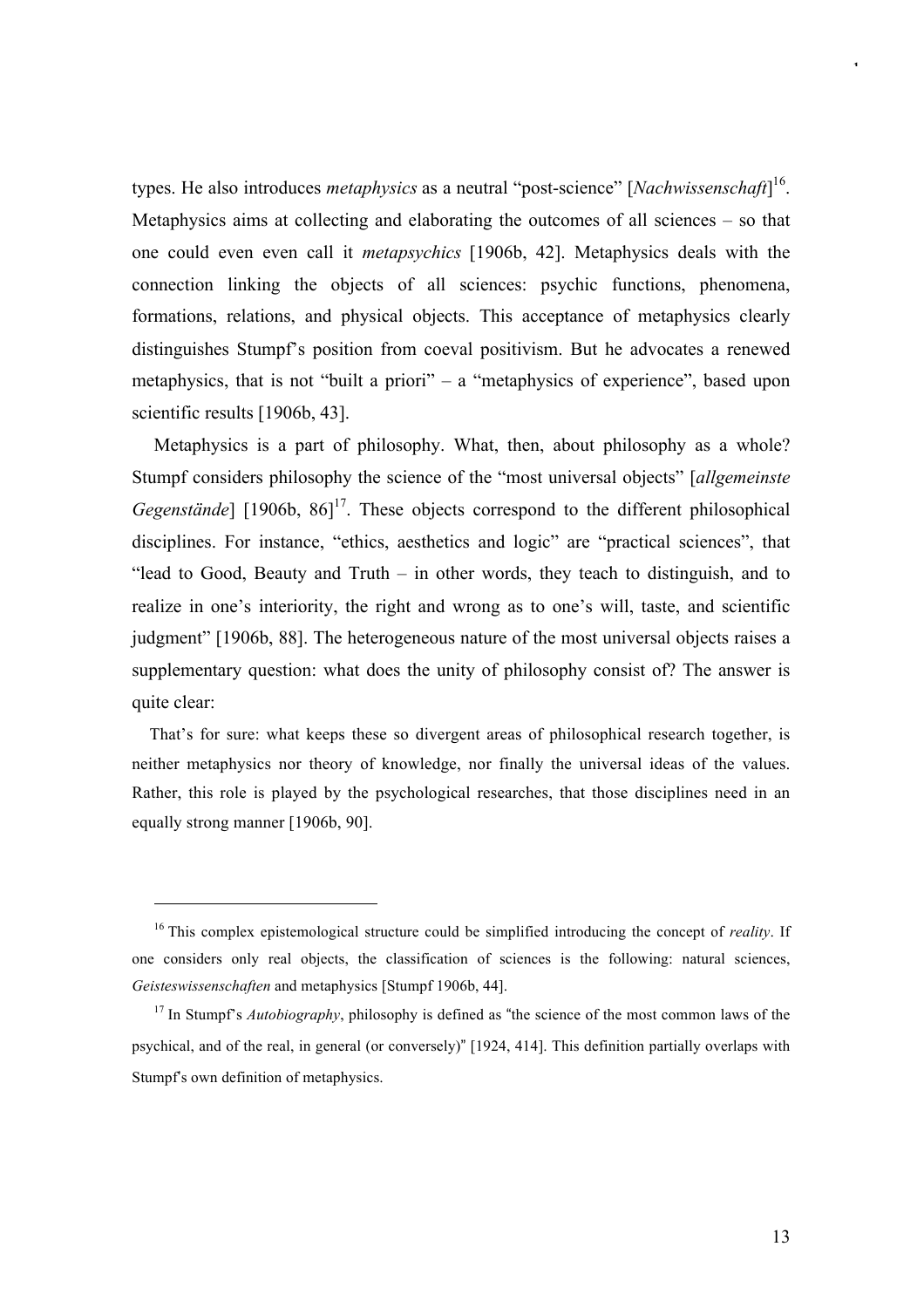It is true that some psychological researches – "especially those that pertain not to psychology in a strict sense, but rather to phenomenology, and that should be fruitfully pursued by means of experiments" [1906b, 90] seem to lose all contacts with the fundamental philosophical questions. However, as previously seen, phenomenological research contributes to philosophy, too; and, in any case, psychology as a whole provides the link connecting all philosophical disciplines.

At the same time, psychology and philosophy still differ radically: for instance, while the inquiry into the origin of concepts is a psychological problem, the search for the origin of truth is purely philosophical [1891, 501; 1939 (I), 6-7]. In any case, as Stumpf claims in opposition to the Kantian account of space and time, form and matter, the categories, and so on, philosophical ideas should always "pass the exam" of psychology: in fact, nothing can be "*true from the point of view of the theory of knowledge* [*erkenntnistheoretisch*]" and, at the same time, "*psychologically false*" [1891, 482].

In order to meet these requirements, psychology "must not forget – absorbed in experimental detail – the nobler phenomena of mental life which cannot be investigated in this manner and the great general questions" [1924, 414]. For instance, Stumpf devotes his opening lecture at the Third International Congress of Psychology in Munich to a classical metaphysical problem: the relationship between body and mind  $[1896]$ <sup>18</sup>. Albeit the astonishing number of hypotheses formulated by philosophers and scientists on this theme, progress has been made only recently: "[r]esearches on mind and body have extraordinarily gained in precision since the times of Descartes and

 $\overline{a}$ 

<sup>&</sup>lt;sup>18</sup> As President of the organizing committee, Stumpf proposed to name the conference "Congress for *experimental* psychology", since experimentation has an "eminent value for the formation of psychological thought – on the condition that it puts together the manual activity with thought" [1896, 68]. The word *experimental* was finally omitted in order to promote interdisciplinarity; however, contributions from cognate disciplines should include the exact ascertainment of some factual truths, since "we want to measure and count whenever it is possible" [1896, 70-71].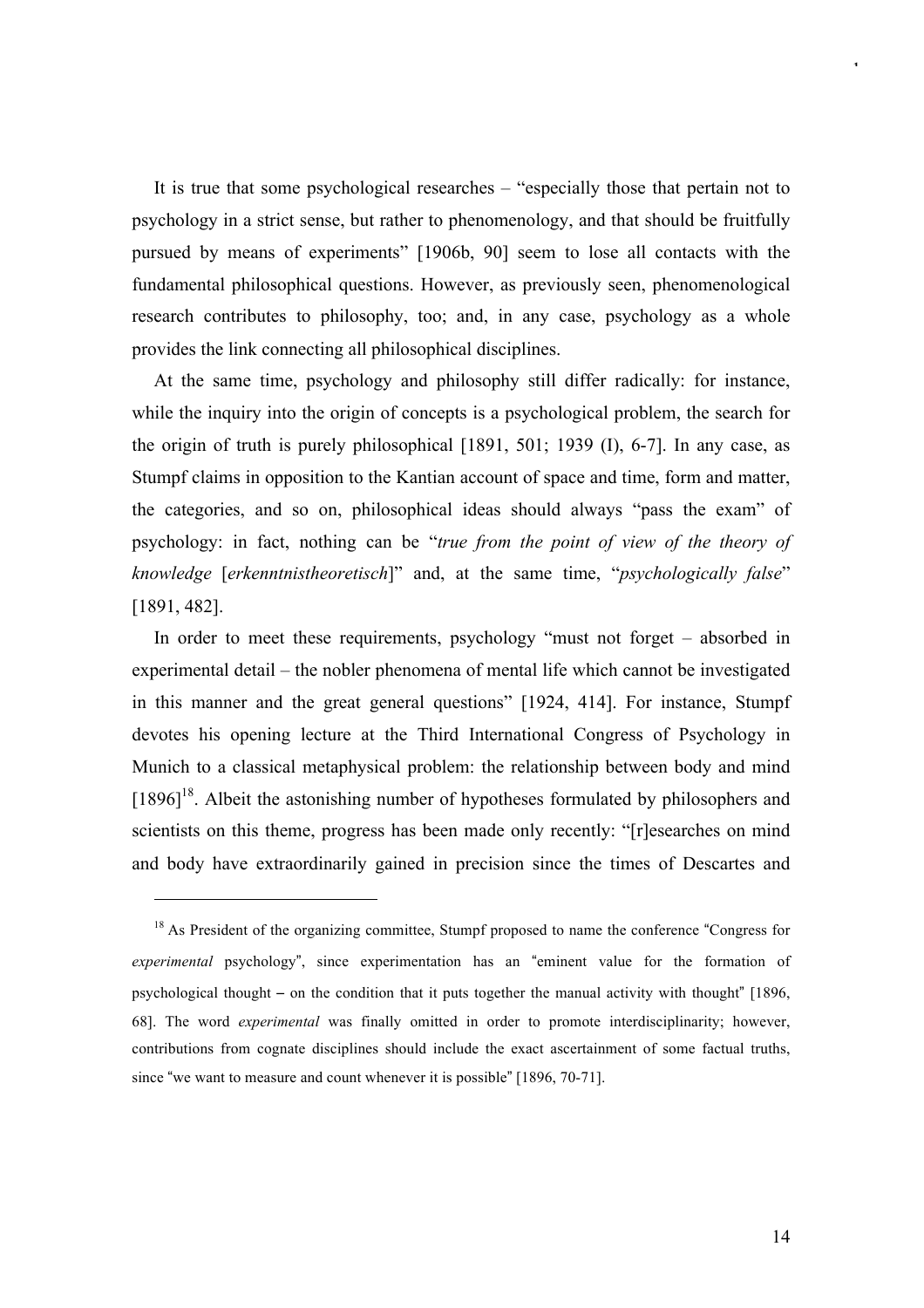Spinoza" [1896, 92]. Among the factors that favored this development, Stumpf lists "the philosophical analysis of the concepts of substance and causality, the discovery of the law of energy, the emergence of psychophysics, the triumphal diffusion of evolutionism, the progress in the anatomy and the physiology of sense-organs, and most significantly in the localization of mental activities" [1896, 92-93]. Philosophy (the analysis of categories), physics (the law of conservation of energy), psychology (psychophysics), biology (evolutionism), anatomy and physiology: the progress of these disciplines is a fundamental condition for the advancement in the matter. Another circumstance, then, shortens the distance between philosophers and psychologists: "[w]hy shouldn't even philosophy make use of experiment, whenever this is possible?"  $[1906b, 89]$ <sup>19</sup>. For instance, concepts undergo a real development in time, a continuous adjustment to the advancements of scientific knowledge. For this reason, "one can make experiments also with concepts, confronting with phenomena either the one or the other" [1896, 93].

In sum, natural sciences and *Geisteswissenschaften* need a preliminary 'phenomenological' work, an experimental analysis of sensory data. This neutral work is pursued by natural scientists and psychologists, who adopt an experimental approach, as Stumpf himself did in many of his works. Natural sciences and *Geisteswissenschaften*, including psychology, elaborate their materials and deduce laws concerning their own subject matters. On this basis, philosophy proceeds to a general reassessment of knowledge, aiming at the most universal objects and their unity. Internal coherence among the various philosophical disciplines is ultimately granted by psychology. This could suggest that Stumpf supports a close relationship of philosophy with *Geisteswissenschaften*. In the next section, I shall show that this is only partially

 $\overline{a}$ 

<sup>&</sup>lt;sup>19</sup> Stumpf is among the few philosophers of the nineteenth century that endorse such a position. Although in a different sense, there is nowadays a trend towards 'experimental philosophy': see e.g. Knobe and Nichols 2008.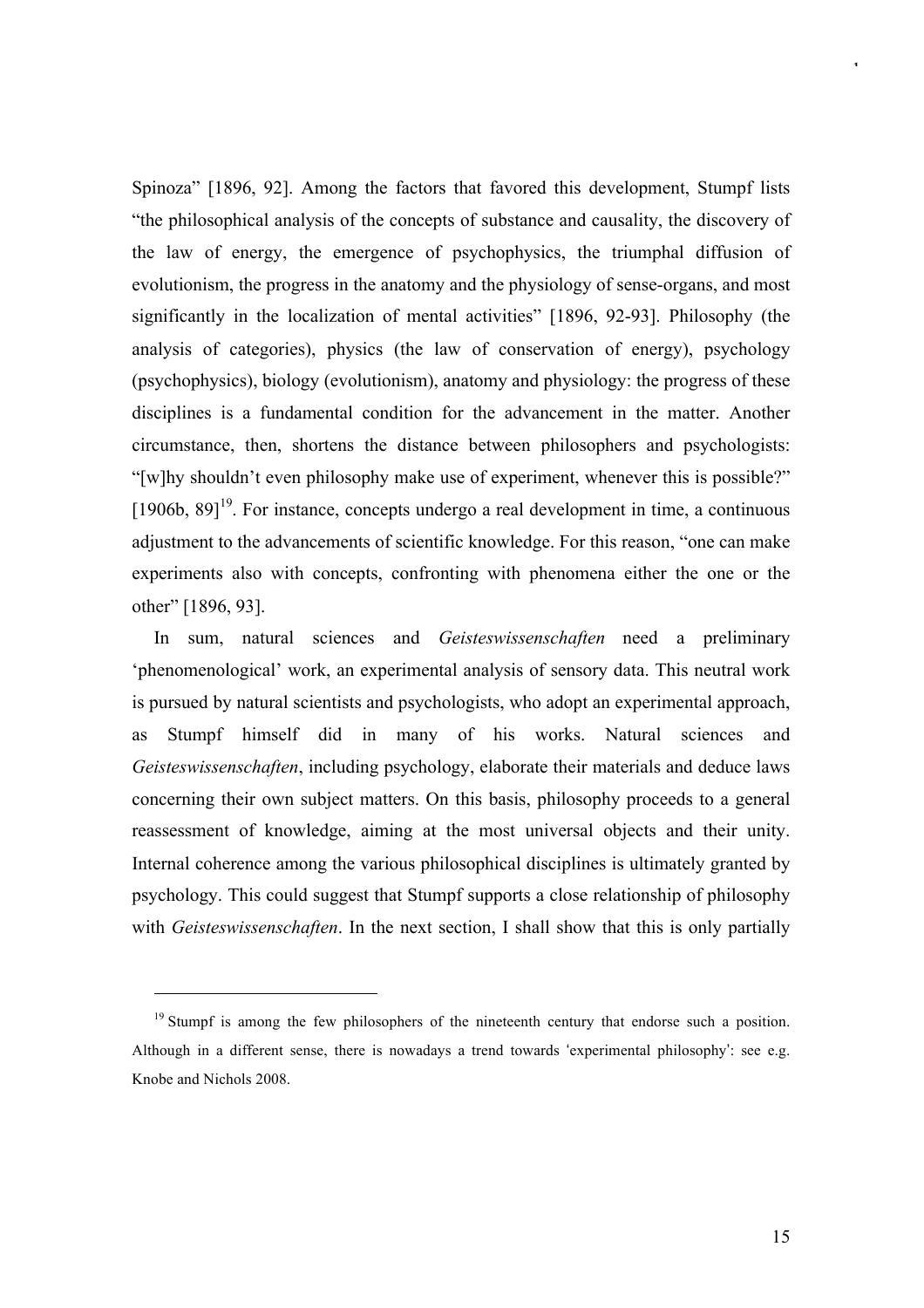true. Notwithstanding the close relationship between philosophy and psychology, he goes indeed so far as to give priority to the natural sciences over *Geisteswissenschaften*.

## **5. Natural sciences and philosophy**

 $\overline{a}$ 

As previously described, Stumpf suggests that the philosopher is perfectly legitimate in doing experimental psychology, or experimental phenomenology, because these works are also fundamentally useful for the ascertainment of philosophical truths. Moreover, he elaborates a more radical version of this approach. He does not simply concede that the philosopher *is allowed* to practice science; rather, he claims that the philosopher *should* do that. With this, Stumpf so to speak counterattacks and charges his "armchair" colleagues of ignoring or misunderstanding some important aspects of their discipline. In this, he does not merely propose a strong connection between philosophy and experimental *psychology*; rather, he advocates a cooperation of philosophy with *natural science* in general.

Stumpf devotes his inaugural speech as Rector of the University of Berlin to the *Rebirth of philosophy* [1907a]. His first polemic target is idealism. With their incapacity to understand science and to cope with it, idealists have totally missed their goals and have ended up causing a materialist, anti-philosophical reaction [1907a, 164]. In order to overcome all these tendencies, the original obstacle should be removed. First and foremost, philosophy should go hand in hand with natural sciences. Stumpf mentions Gustav Theodor Fechner and his teacher Rudolph Hermann Lotze as recent examples of this attitude  $[1907a, 165]^{20}$ . These thinkers were philosophers and scientists at the same time: Fechner was a physicist and Lotze a physician. Moreover, Fechner and Lotze took *psychology* seriously, thus going beyond Kant's notorious doubts about the possibility of a scientific psychology. It might appear surprising that Franz Brentano is not

 $20$  Stumpf also mentions Leibniz, whose philosophy appears to him much more current than that of the idealists [see also Stumpf 1923, xxv].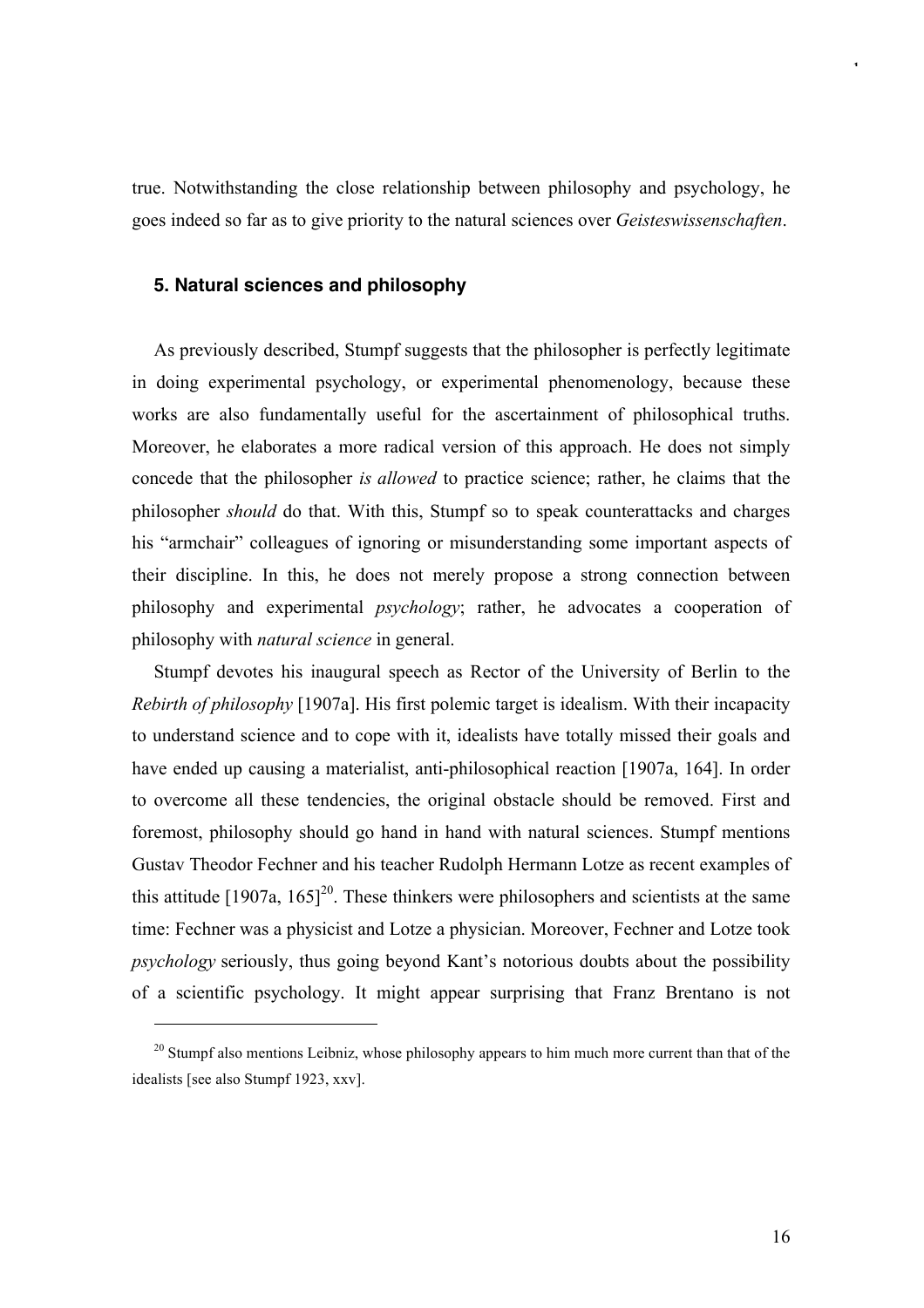mentioned among the promoters of this renewal of philosophy. Yet Brentano, who was not a scientist, fails to meet the requirements of the argumentation under discussion. True, Brentano had won Stumpf to philosophy with his thesis that philosophy shares its methodology with natural science: "*Vera philosophiae methodus nulla alia nisi scientiae naturalis est*<sup>21</sup> [Brentano 1929, 136-137]. But Stumpf later developed different ideas about scientific methodology and, what is more, started a scientific practice of his  $own^{22}$ . Be that as it may, Stumpf concludes that psychology, "practiced in the spirit of the natural science" [Stumpf 1907a, 166], is one of the sources of the ongoing rebirth of philosophy. Another one is a more rigorous attitude in the history of philosophy. Whereas the idealists polemically referred to their immediate predecessors, history of philosophy makes the true thought of, e.g., Leibniz or Aristotle, available to us.

Stumpf notes that philosophy has two main tasks: a theoretical and an ethical one. In the first place, philosophy should unify the most universal concepts, thus granting "a conclusion to our knowledge"; secondly, philosophy should "elevate us […] over the terrestrial atmosphere and the nothingness of everyday life", enabling us to recognize our duties [1907a, 168]. There are two main ways of pursuing these goals: "philosophy of experience" [*Erfahrungsphilosophie*] and "a priori philosophy". No doubt that Stumpf's preference goes to *philosophy of experience*, which moves from the outcomes of sciences and endeavors to maintain a close relationship with them. "The philosophy of experience – he asserts – grows out of the single sciences and attempts to maintain the closest connection with them, to speak their language as far as possible, and to follow their methods […]" [1907a, 169]. Rather than claiming for absolute systems, this kind of philosophy proceeds step by step and strives for *relative* conclusions. Even if

 $\overline{a}$ 

 $21$  "The true method of philosophy is none other than that of natural science".

 $22$  Confronting Brentano's views on scientific psychology and science in general with those of Stumpf would require a separate analysis. See Rollinger 1999, Fisette 2009a, Martinelli 2013.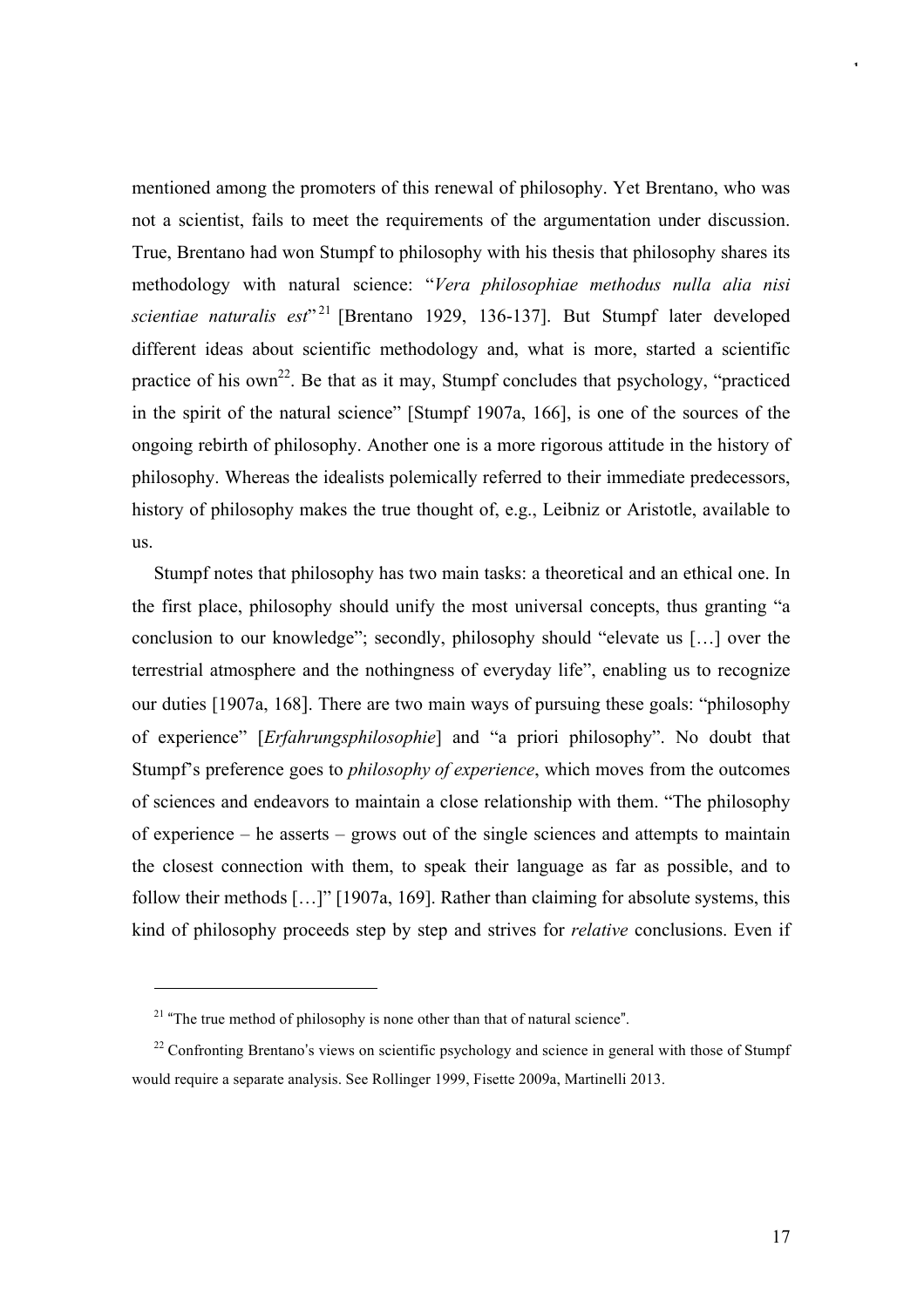provisional, any relative conclusion always represents an important result. In his late years, Stumpf still maintains this point:

Philosophy should get rid of the habit of appearing on the scene while claiming the need for a complete and self-contained system that can answer all questions. Its scientific character, rather, is proved just from the fact that philosophy always leaves open many more questions than those it provides answers for [1939-40 (I), 123].

Philosophy of experience favors collective work, interactive discussion, and respect for the work of others. The execrable habit of starting every time from the very beginning, typical of many philosophers, should be finally overcome. Philosophy, then, should take the best from scientific methodology and incorporate it into its praxis.

Anyway, Stumpf does not support any kind of fusion (or confusion) between philosophy and science: along with the pseudo-science of the idealists, the positivistic removal of philosophy is his second polemic target. He does maintain that philosophy should be "oriented to the natural sciences and based upon them"<sup>23</sup>. However, he also insists that it would be "the ruin of philosophy" to put it completely into the hands of natural science [1907a, 188]. Philosophy has a distinctive value and autonomy that differentiate it from any science (including psychology). Philosophy should seriously cope with scientific results, but its objects and aims lie beyond those of the scientific disciplines.

Remarkably, Stumpf has natural sciences in mind. True, *Geisteswissenschaften* may also assist the philosopher. Yet he warmly recommends a "comprehensive training in the field of the natural sciences" to all those who aim at "a satisfactory world view" [1907a, 179] rather than at an insight into specific philosophical disciplines like, e.g., philosophy of law, or aesthetics. Stumpf does not insinuate that *Geisteswissenschaften* are inferior to natural sciences in applying a rigorous methodology. The difference,

 $\overline{a}$ 

<sup>23</sup> He speaks of a "*naturwissenschaftlich orientierten und fundamentierten Philosophie*" [Stumpf 1907a, 188].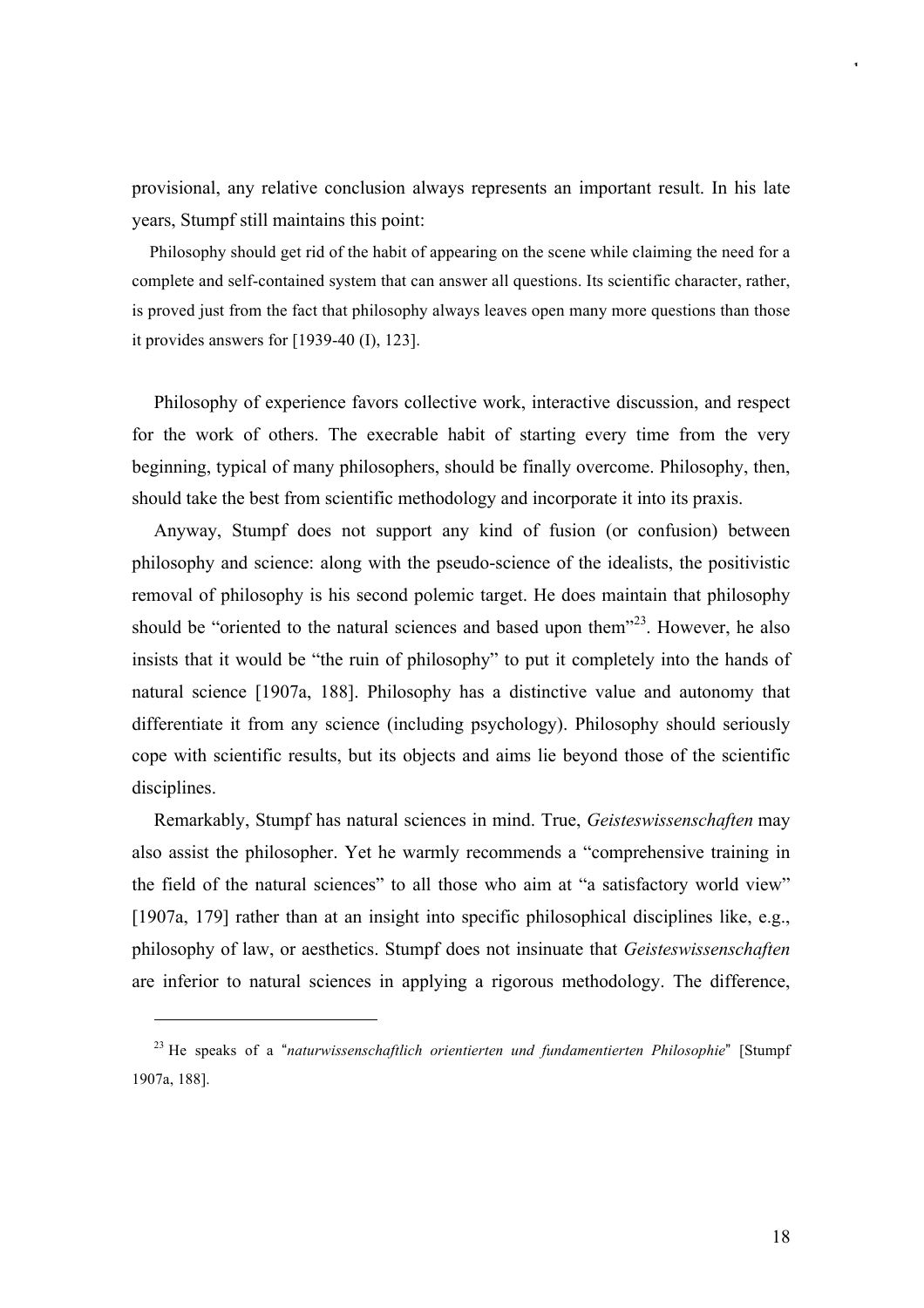rather, lies in the fact that *Geisteswissenschaften* have a *formal* value in suggesting methodological rigor and precision to the philosopher; but natural sciences, in addition, provide important *material* notions that are enormously valuable for our understanding of the world [1907a, 180-181]. In Stumpf's view, then, scientific activity is far from being somehow opposed to philosophy: rather, the familiarity with it promotes an attitude of strength and conveys material notions, which are the necessary ingredients for a renewed philosophy.

In short, Stumpf occupies a unique position within the development of German philosophy in the late nineteenth and early twentieth century. While he affirms a close relationship between philosophy and psychology, he avoids reductionism and psychologism. Philosophy is autonomous from both natural sciences and *Geisteswissenschaften*; nevertheless, it is bound to flourish on condition that it maintains of a closer relationship with natural sciences and it keeps to their methods whenever possible. To be sure, Stumpf did not pursue the goal of a scientific philosophy as strongly as the Viennese Neo-positivists or the 'Berlin Group' around Reichenbach did: however, he contributed to give shape to the figure of a scientistphilosopher and cultivated this ideal in more than one generation of young scientists, mainly psychologists<sup>24</sup>. Far enough from positivistic reductionism, but also from any form of foundationalism, Stumpf neither aimed at reducing philosophy to science, nor at "grounding" science through some privileged form of philosophical insight. He firmly believed that philosophy should learn a lot from natural science (practices, habits, methods), so much more than natural science from philosophy, and always based his work on this principle.

 $\overline{a}$ 

<sup>&</sup>lt;sup>24</sup> No surprise that, for instance, Wolfgang Köhler and Kurt Lewin have taken part in the activities of the so-called Berlin Group lead by Hans Reichenbach. Together with Lewin, Köhler had cooperated with Reichenbach and planned to start a journal for exact science. See Ash 1995, 261; Milkov 2013, 9-10. As to the Gestaltists' relationship to the Vienna Circle, see Kluck 2008.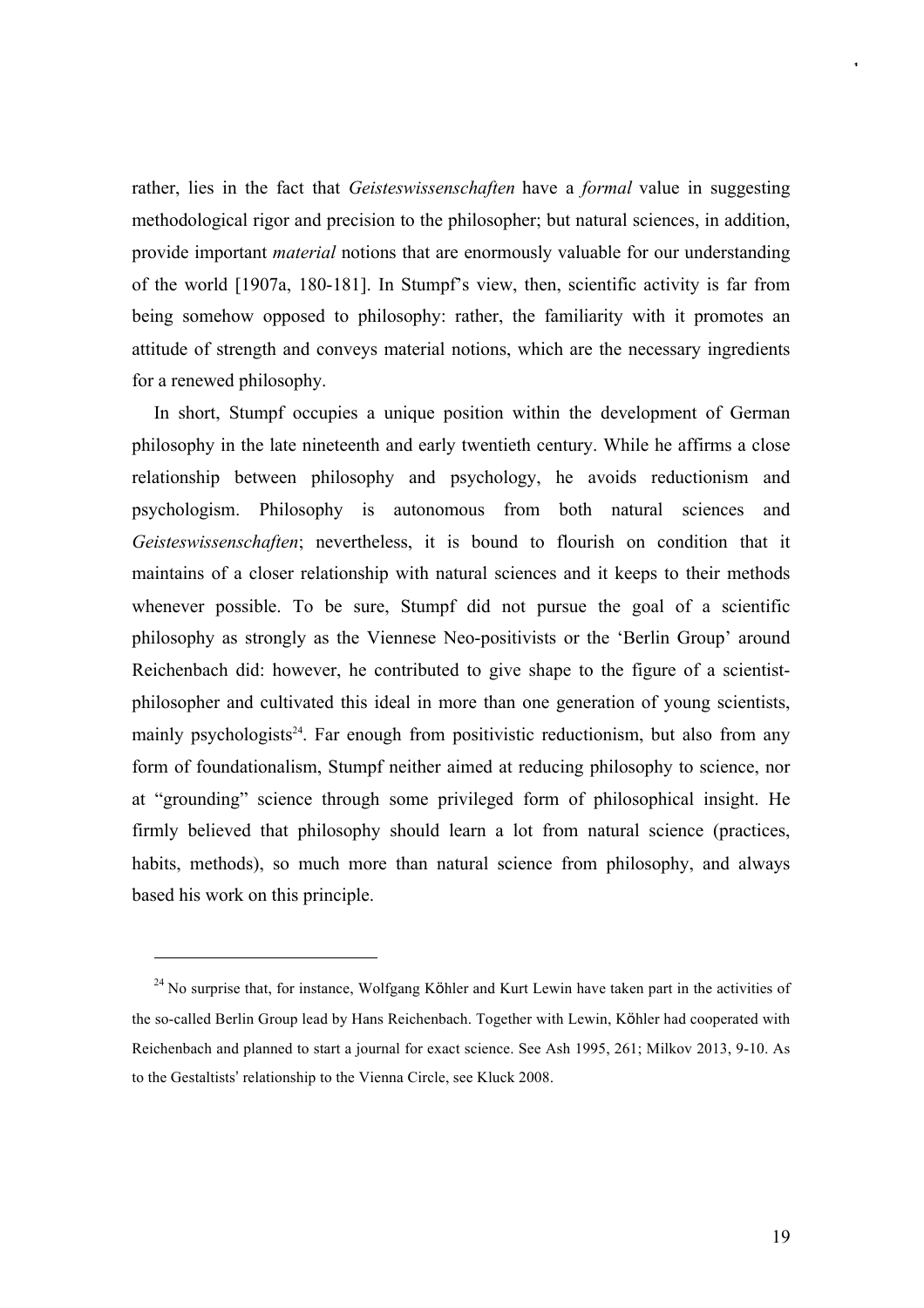20

 $\sim$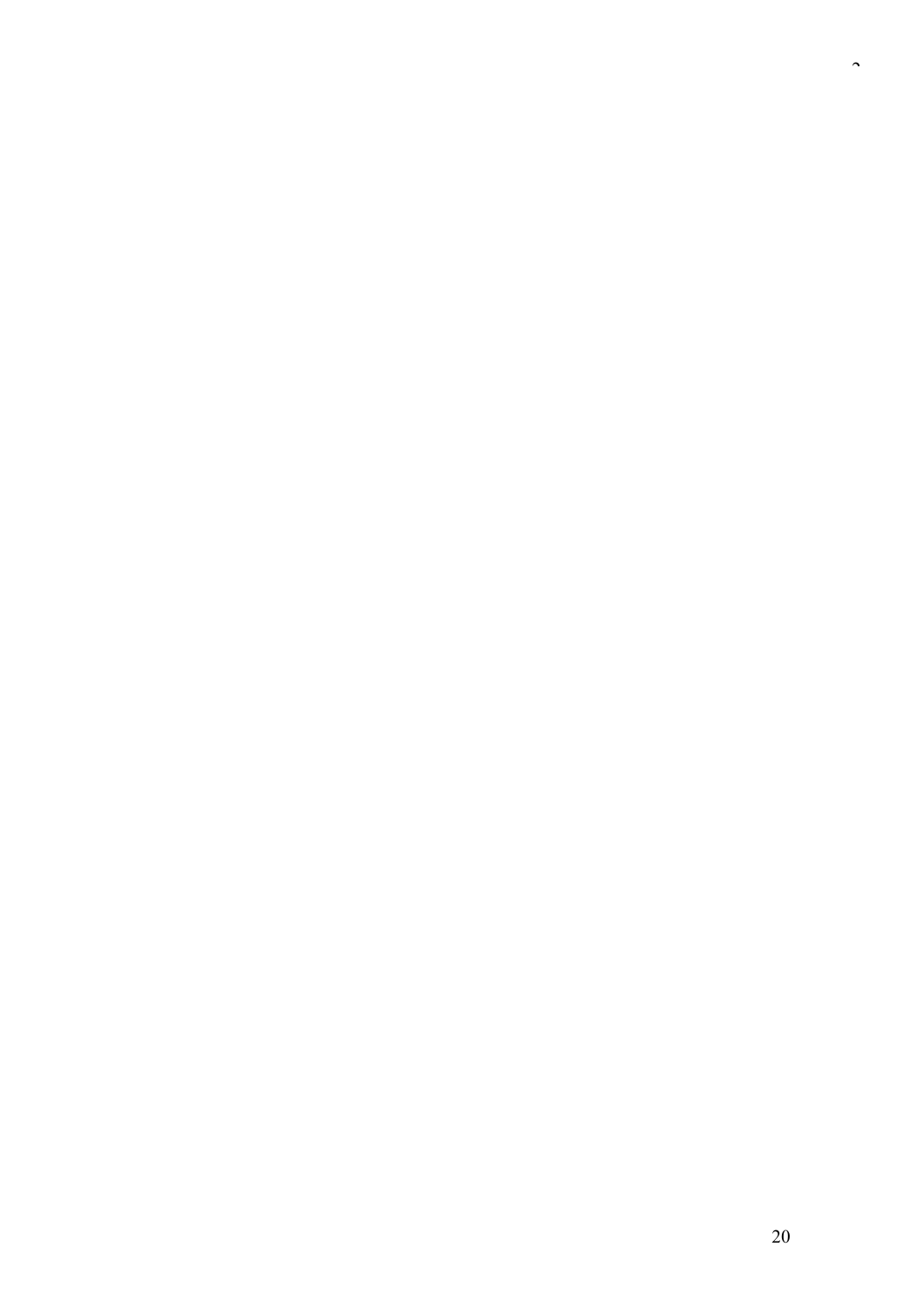#### **References**:

#### Ash, Graham Mitchell

- 1995: *Gestalt Psychology in German Culture, 1890-1967*. Holism and the Quest for Objectivity, Cambridge: Cambridge University Press.
- 2002: Carl Stumpf und seine Schüler, *Brentano-Studien*, 9, 117-148.

Bonacchi, Silvia

- 2008: Robert Musils Berliner Studienjahre, in *Robert Musils Drang nach Berlin*, ed. by A. Daigger and P. Henninger, Bern: Lang.
- 2015: Love, Emotions and Passion in Musil's Novellas "Unions" in the light of Stumpf's Theory of Feelings, in Fisette and Martinelli, 2015: 405-422.

Bonacchi, Silvia and Boudewijnse, Gerd-Jan (eds.)

2011 : Carl Stumpf: From philosophical reflection to interdisciplinary scientific investigation,

Brentano, Franz

- 1907: Zur Lehre von der Empfindung (1st version 1896), in *Untersuchngen zur Sinnespsychologie*, Hamburg, Meiner, quoted from: *Schriften zur Sinnespsychologie*, Frankfurt a.M.: Ontos Verlag, 2009.
- 1929: *Über die Zukunft der Philosophie*, Leipzig: Meiner.

Christensen, Dieter

2000: Erich M. von Hornbostel, Carl Stumpf, and the Institutionalization of Comparative Musicology, in Simon 2000, 141-150.

Fisette, Denis

- 2015: The Reception and Actuality of Carl Stumpf. An Introduction, in Fisette and Martinelli, 2015, 11- 53.
- 2015a:Bibliography of the Publications of Carl Stumpf / Bibliographie der Schriften von Carl Stumpf, in Fisette and Martinelli 2015, 529-542.
- 2015b:A Phenomenology without Phenomena? Carl Stumpf's Critical Remarks on Husserl's *Phenomenology*, in Fisette and Martinelli, 321-358.
- 2009a: Stumpf and Husserl on Phenomenology and descriptive Psychology, *Gestalt Theory*, 32/2, 175- 190.
- 2009b: Carl Stumpf, in *The Stanford Encyclopedia of Philosophy* (Spring 2009 Edition), ed. by Edward N. Zalta, url: <http://plato.stanford.edu/archives/spr2009/entries/stumpf/>.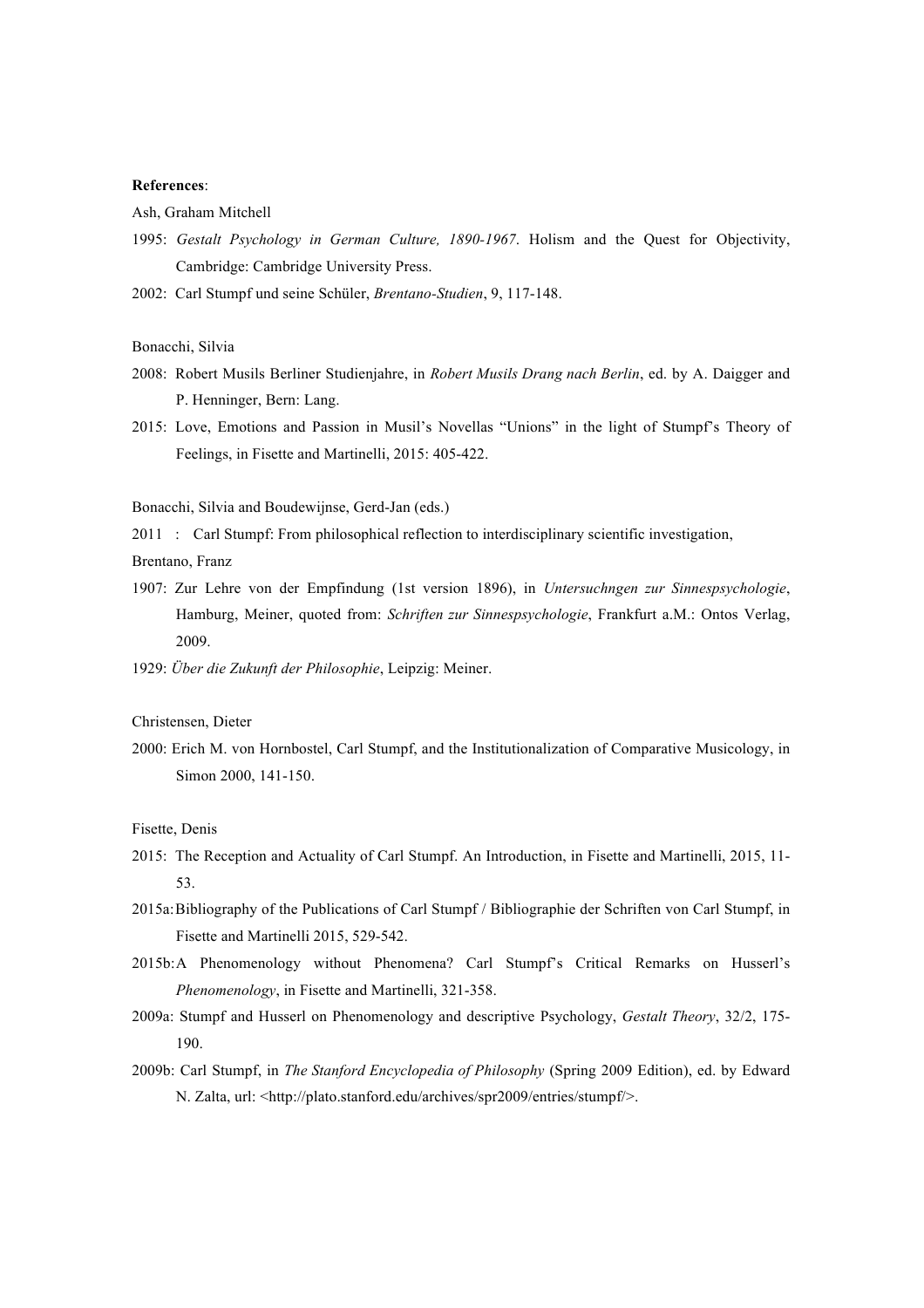2006: La philosophie de Carl Stumpf, ses origines et sa postérité, in C. Stumpf, *Renaissance de la philosophie. Quatre articles*, Paris: Vrin, 11-112.

#### Fisette, Denis and Martinelli, Riccardo (eds.)

2015: *Philosophy from an empirical Standpoint. Essays on Carl Stumpf*, Amsterdam - New York: Rodopi (forthcoming).

### Fréchette, Guillaume,

2010: Actualité de Carl Stumpf, *Dialogue*, 49, 267-285.

#### Husserl, Edmund

1911: *Die Philosophie als strenge Wissenschaft*, in Husserliana. Edmund Husserl gesammelte Werke, vol. 25: Aufsätze und Vorträge (1911-1921), ed. by T. Nenon and H.R. Sepp, Dordrecht, Nijhoff (1987), 3-62.

#### Kluck, Steffen

2008: *Gestaltpsychologie und Wiener Kreis. Stationen einer bedeutsamen Beziehung*, München: Alber.

#### Kastil, Alfred

1948: Ein neuer Rettungsversuch der Evidenz der äusseren Wahrnehmung (kritische Bemerkungen zu Stumpfs *Erkenntnislehre*), *Zeitschrift für philosophische Forschung*, 3, 198-207.

#### Knobe Joshua and Nichols Shaun (eds.)

2008: *Experimental Philosophy*, Oxford: Oxford University Press.

## Köhler, Wolfgang

1913: Über unbemerkte Empfindungen und Urteilstäuschungen, *Zeitschrift für Psychologie*, 66, 51-80.

#### Mach, Ernst

1906: *Die Analyse der Empfindungen und das Verhältnis des Physischen zum Psychischen*, 4th edition, Fischer: Jena. Engl. transl. *The Analysis of Sensations and the Relation of the Physical to the Psychical*, New York: Dover (1959).

Martinelli, Riccardo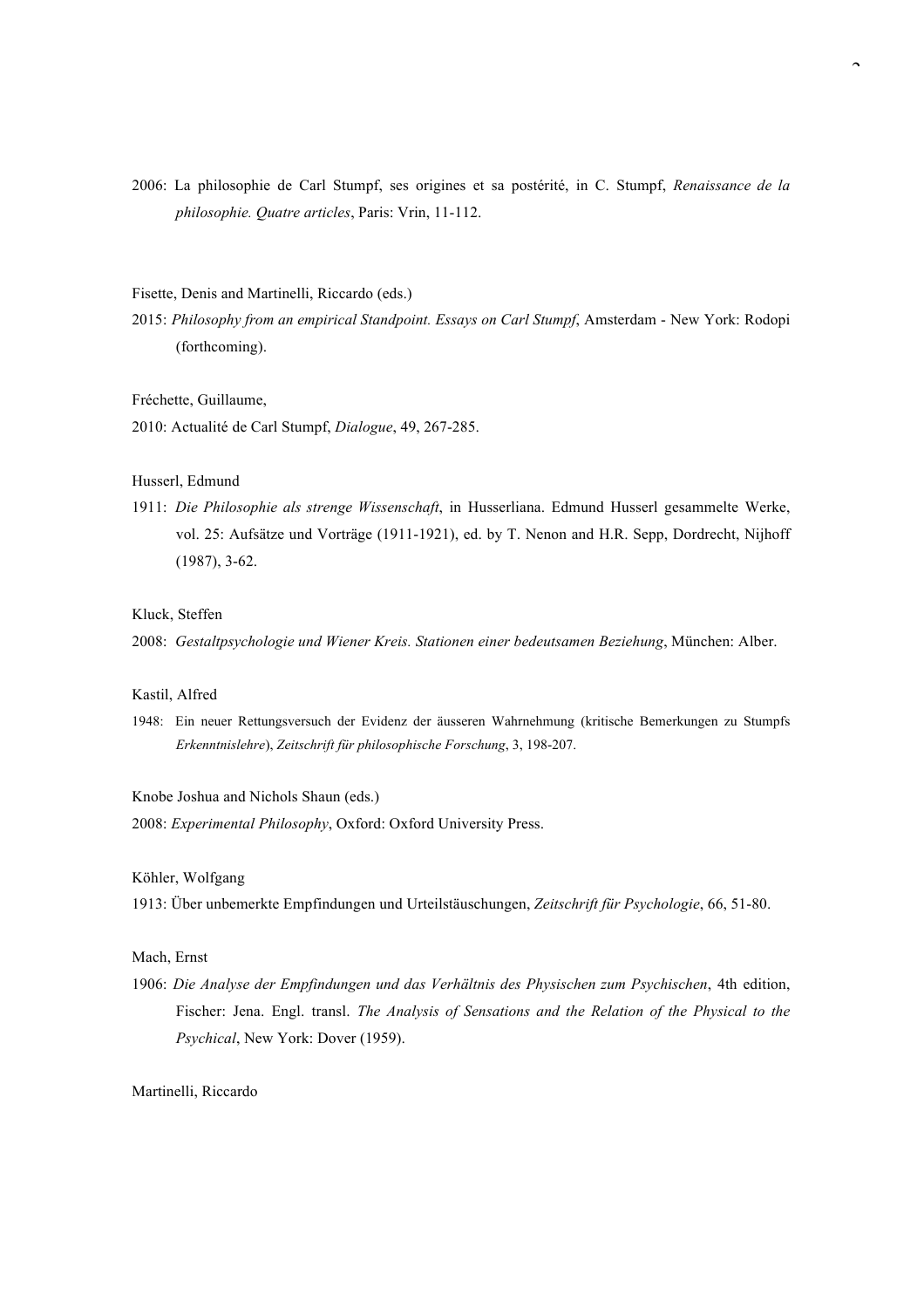2003: Descriptive Empiricism: Stumpf on Sensation and Presentation, *Brentano Studien*, 9, 2002-2003, 83-106.

 $\overline{\phantom{0}}$ 

- 2011: Intentionality and God's Mind. Stumpf on Spinoza, in Bonacchi and Boudewijnse 2011, 51-67.
- 2013: Brentano and Stumpf on tonal fusion, in *Themes from Brentano*, ed. by D. Fisette and G. Fréchette, Editions Rodopi: Amsterdam - New York, 339- 357.
- 2014: Melting musics, fusing sounds. Stumpf, Hornbostel and Comparative Musicology in Berlin, in R. Bod, J. Maat, T. Weststeijn (eds.), *The Making of the Humanities*, vol. 3, Amsterdam: Amsterdam University Press, 391-400.

#### Meinong, Alexius

1885: Rezension von: Carl Stumpf, Tonpsychologie, Band 1, *Vierteljahrsschrift für Musikwissenschaft,* 1, 127-183. In *Alexius Meinong Gesamtausgabe,* ed. by R. Haller e R. Kindinger, vol. 7, 149-160. Graz: Akademische Druck- und Verlaganstalt.

#### Rath, Matthias,

1994: *Der Psychologismusstreit in der deutschen Philosophie*, München: Alber.

### Rollinger, Robin

- 1999: *Husserl's Position in the School of Brentano*, Dordrecht: Kluwer.
- 2008: Stumpf on phenomena and phenomenology, in R. Rollinger, *Austrian Phenomenology: Brentano, Husserl, and Meinong on Mind and Object*, Frankfurt a.M.: Ontos, 2008, 139-156.

#### Schuhmann, Karl

1996: Carl Stumpf (1848-1936), in *The School of Franz Brentano*, ed. by L. Albertazzi, M. Libardi, R. Poli, Dordrecht: Springer, 109-129.

2001: Stumpfs Vorstellungsbegriff in seiner Hallenser Zeit, *Brentano Studien*, 9 (2000/2001), 63-88.

### Simon, Arthur (ed.),

2000: *Das Berliner Phonogramm-Archiv 1900-2000 - Sammlungen der traditionellen Musik der Welt - The Berlin Phonogramm-Archiv 1900-2000. Collections of Traditional Music of the World*, Berlin: Verlag für Wissenschaft und Bildung (german and english text).

## Spiegelberg, Herbert

1960: *The Phenomenological Movement. A Historical Introduction*, 2 voll., Den Haag: Nijhoff.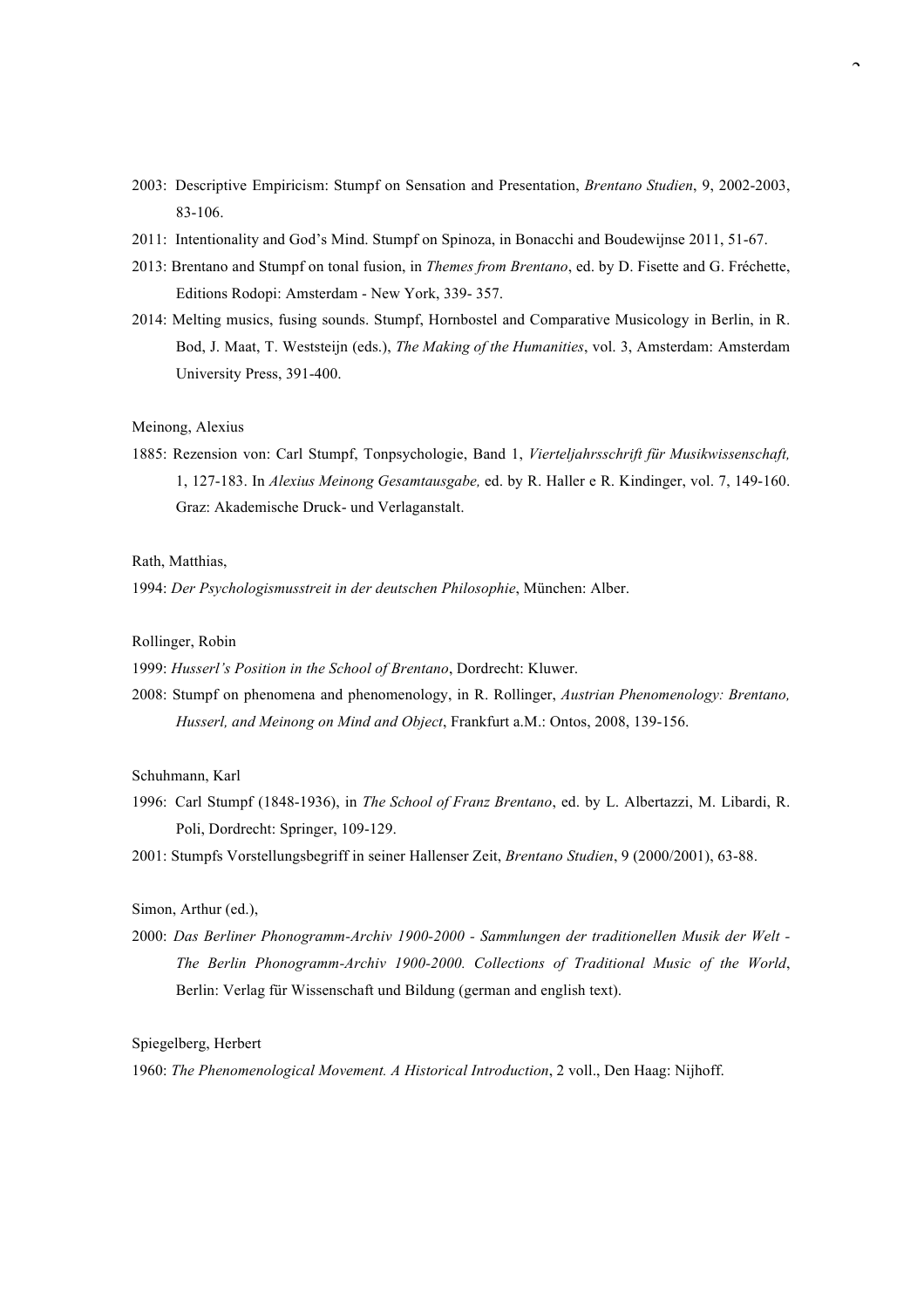Sprung, Helga

2006: *Carl Stumpf. Eine Biographie.* Von der Philosophie zur experimentellen Psychologie, München-Wien: Profil.

 $\overline{\phantom{0}}$ 

Stumpf, Carl

- 1869: *Verhältnis des platonischen Gottes zur Idee des Guten*, Halle: C.E.M. Pfeffer; also in *Zeitschrift für Philosophie und philosophische Kritik*, N.F. 52 (1), 83-128; (2), 197-261.
- 1873: *Über den psychologischen Ursprung der Raumvorstellung*, Leipzig: S. Hirzel, 324 p.; reprint by Bonset: Amsterdam, 1965.
- 1883: *Tonpsychologie*, vol. I. Leipzig: S. Hirzel, 427 p.; reprint by Bonset: Amsterdam, 1965.
- 1886: Lieder der Bellakula-Indianer. *Vierteljahrsschrift für Musikwissenschaft* 2, 405-426.
- 1890: *Tonpsychologie*, vol. II. Leipzig: S. Hirzel, 582 p.; reprint by Bonset: Amsterdam, 1965.
- 1891: Psychologie und Erkenntnistheorie. *Abhandlungen der Königlich Bayerischen Akademie der Wissenschaften* 19, zweite Abt., München: Franz, 465-516.
- 1896: Eröffnungsrede, *Dritter International Congress für Psychologie in München* vom 4-7 August 1896, München: Lehmann, 3-16; published (with modifications) under the title: Leib und Seele in Stumpf 1910, 151-182. Quoted from Stumpf 1910.
- 1897: Geschichte des Consonanzbegriffs. Erster Teil. Die Definition der Consonanz in Altertum. *Abhandlungen der Königlich bayerischen Akademie der Wissenschaften*, 1. Classe 21, 1. Abteilung, München: Franz, 1-78.
- 1898: Konsonanz und Dissonanz, *Beiträge zur Akustik und Musikwissenschaft* 1, 1-108.
- 1899a: Über den Begriff der Gemüthsbewegung, *Zeitschrift für Psychologie und Physiologie der Sinnesorgane* 21, 47-99; also in Stumpf, 1928, 1-53;
- 1899b: Über die Bestimmung hoher Schwingungszahlen durch Differenztöne. *Annalen der Physik und Chemie*, N.F. 68, 105-116.
- 1900: Zur Methodik der Kinderpsychologie, *Zeitschrift für Pädagogische Psychologie und Pathologie* 3 (1), 1-21; also in C. Stumpf, *Philosophische Reden und Vorträge*, Leipzig: Barth, 161-196.
- 1901: Tonsystemen und Musik der Siamesen, *Beiträge zur Akustik und Musikwissenschaft,* 3, 69-138.
- 1904: Die Demonstration in der Aula der Berliner Universität am 6. Februar 1903, *Zeitschrift der Internationalen Musikgesellschaft* 5 (11), 431-443.
- 1906a: Erscheinungen und psychische Funktionen. *Abhandlungen der Königlich-Preußischen Akademie der Wissenschaften*, Philosophish-historische Classe, Berlin: V. der Königliche Akademie der Wissenschaften, 3-40; reprint in H. Sprung & L. Sprung (1997), 101-142.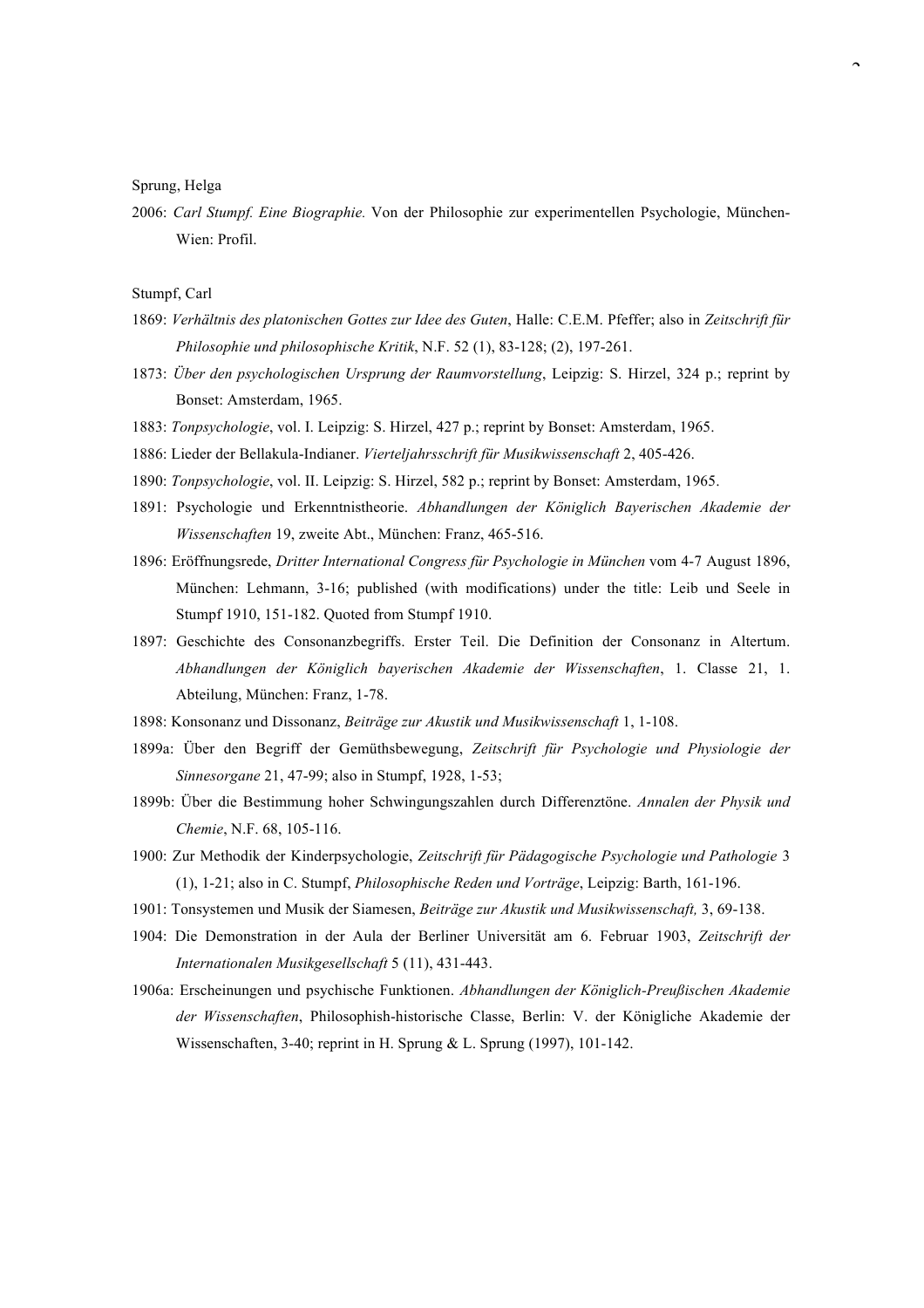- 1906b: Zur Einteilung der Wissenschaften. *Abhandlungen der Königlich-Preußischen Akademie der Wissenschaften*, Philosophish-historische Classe, Berlin: V. der Königliche Akademie der Wissenschaften, 1-94.
- 1907a: *Die Wiedergeburt der Philosophie*, Rede zum Eintritt des Rektorates der königlichen Friedrich-Wilhelms-Universität Berlin, 15 Oktober 1907, Berlin: Francke; quoted from Stumpf 1910, 161- 196.
- 1907b: Der Rechenunterricht des Herrn v. Osten, in O. Pfungst, *Das Pferd des Herrn von Osten. Der Kluge Hans*, Leipzig: Barth, 175-180.
- 1907c: Über Gefühlsempfindungen., *Zeitschrift für Psychologie und Physiologie der Sinnesorgane* 44, 1- 49; also in C. Stumpf, Gefühl und Gefühlsempfindung, Leipzig, Barth, 1928, 54-102
- 1909: Akustische Versuche mit Pepito Arriola. *Beiträge zur Akustik und Musikwissenschaft* 4, 105-115; also in *Zeitschrift für angewandte Psychologie und psychologische Sammelforschung* 2, 1910, 1- 11.
- 1910: *Philosophische Reden und Vorträge*, Leipzig: Barth.
- 1911a: *Die Anfänge der Musik*, Leipzig: Barth. English tr. by D. Trippett, *The Origins of Music*, Oxford: Oxford University Press, 2012, 31-185.
- 1911b: Konsonanz und Konkordanz. Nebst Bemerkungen über Wohlklang und Wohlgefälligkeit musikalischer Zusammenklänge. *Zeitschrift für Psychologie und Physiologie der Sinnesorgane* 58, 321-355; also in *Beiträge zur Akustik und Musikwissenschaft* 6, 151-165.
- 1916: Apologie der Gefühlsempfindungen. *Zeitschrift für Psychologie und Physiologie der Sinnesorgane* 75, 330-350; also in Stumpf 1928, 103-140
- 1917: Die Attribute der Gesichtsempfindungen. Abhandlungen der Königlich-Preußischen Akademie der Wissenschaften, Philosophisch-historische Klasse 8, 1-88.
- 1918: Empfindung und Vorstellung, *Abhandlungen der Königlich-Preußischen Akademie der Wissenschaften, Philosophisch-historische Klasse* 1, 3-116.
- 1919a: Spinozastudien. *Abhandlungen der Königlich-Preußischen Akademie der Wissenschaften, Berlin: Verlag der Königlich Akademie der Wissenschaften*, 1-57.
- 1919b: Erinnerungen an Franz Brentano, in O. Kraus (ed.), *Franz Brentano. Zur Kenntnis seines Lebens und seiner Lehre*, Munich: Oskar Beck, 87-149.
- 1923: Vorwort to G.W. Leibniz, *Sämtliche Schriften und Briefe*, first series, vol. 1. Darmstadt: Reichl, 23-30.
- 1924: Carl Stumpf, in *Die Philosophie der Gegenwart in Selbstdarstellungen*, ed. by R. Schmidt, Bd. V, Leipzig: Felix Meiner, 1-57. Quoted from the english translation *Autobiography*, in *A History of Psychology in Autobiography*, ed. by C. Murchison, vol. 1, Worcester: Clark University Press, 389-441, 1930.